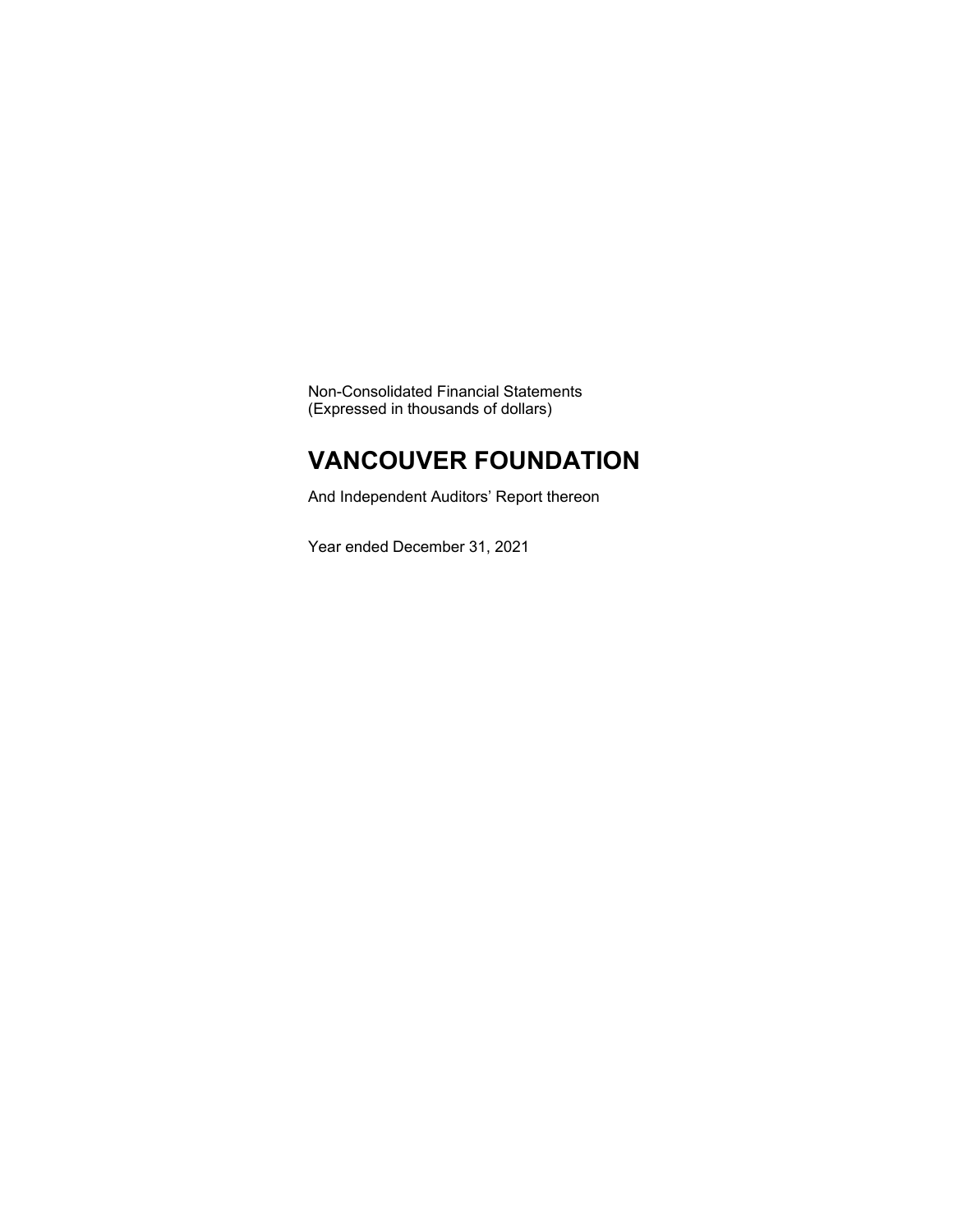

KPMG LLP PO Box 10426 777 Dunsmuir Street Vancouver BC V7Y 1K3 Canada Telephone (604) 691-3000 Fax (604) 691-3031

### **INDEPENDENT AUDITORS' REPORT**

To the Board of Directors of Vancouver Foundation

### *Opinion*

We have audited the non-consolidated financial statements of Vancouver Foundation (the "Foundation"), which comprise:

- the non-consolidated statement of financial position as at December 31, 2021
- the non-consolidated statement of operations and changes in fund balances for the year then ended
- the non-consolidated statement of changes in fund balances for the year then ended
- the non-consolidated statement of cash flows for the year then ended
- and notes to the non-consolidated financial statements, including a summary of significant accounting policies

(hereinafter referred to as the "financial statements").

In our opinion, the accompanying financial statements present fairly, in all material respects, the non-consolidated financial position of the Foundation as at December 31, 2021, and its non-consolidated results of operations and its non-consolidated cash flows for the year then ended in accordance with Canadian accounting standards for not-forprofit organizations.

### *Basis for Opinion*

We conducted our audit in accordance with Canadian generally accepted auditing standards. Our responsibilities under those standards are further described in the "*Auditors' Responsibilities for the Audit of the Financial Statements*" section of our auditors' report.

We are independent of the Foundation in accordance with the ethical requirements that are relevant to our audit of the financial statements in Canada and we have fulfilled our other ethical responsibilities in accordance with these requirements.

We believe that the audit evidence we have obtained is sufficient and appropriate to provide a basis for our opinion.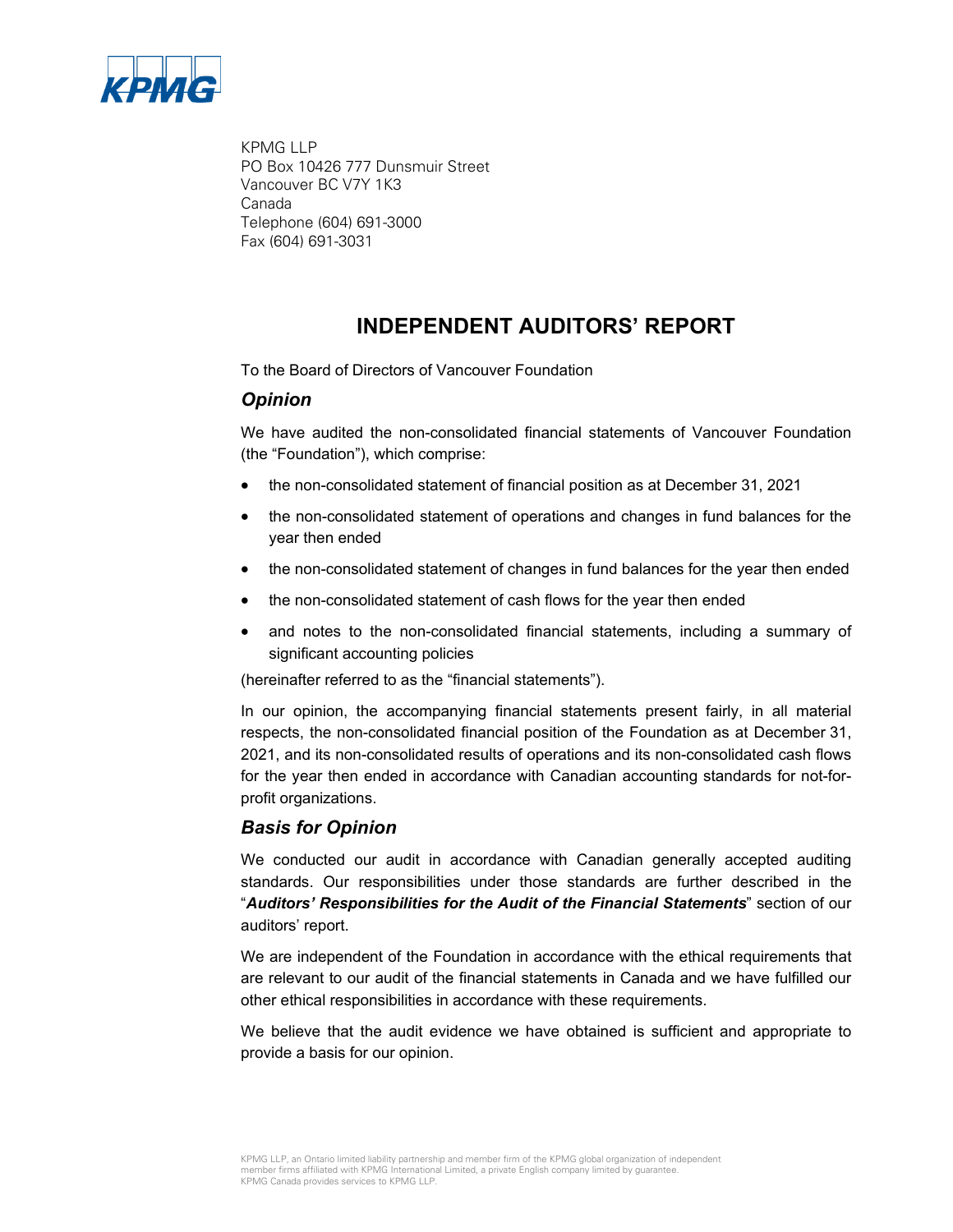

### *Responsibilities of Management and Those Charged with Governance for the Financial Statements*

Management is responsible for the preparation and fair presentation of the financial statements in accordance with Canadian accounting standards for not-for-profit organizations, and for such internal control as management determines is necessary to enable the preparation of financial statements that are free from material misstatement, whether due to fraud or error.

In preparing the financial statements, management is responsible for assessing the Foundation's ability to continue as a going concern, disclosing as applicable, matters related to going concern and using the going concern basis of accounting unless management either intends to liquidate the Foundation or to cease operations, or has no realistic alternative but to do so.

Those charged with governance are responsible for overseeing the Foundation's financial reporting process.

### *Auditors' Responsibilities for the Audit of the Financial Statements*

Our objectives are to obtain reasonable assurance about whether the financial statements as a whole are free from material misstatement, whether due to fraud or error, and to issue an auditors' report that includes our opinion.

Reasonable assurance is a high level of assurance, but is not a guarantee that an audit conducted in accordance with Canadian generally accepted auditing standards will always detect a material misstatement when it exists.

Misstatements can arise from fraud or error and are considered material if, individually or in the aggregate, they could reasonably be expected to influence the economic decisions of users taken on the basis of the financial statements.

As part of an audit in accordance with Canadian generally accepted auditing standards, we exercise professional judgment and maintain professional skepticism throughout the audit.

We also:

• Identify and assess the risks of material misstatement of the financial statements, whether due to fraud or error, design and perform audit procedures responsive to those risks, and obtain audit evidence that is sufficient and appropriate to provide a basis for our opinion.

The risk of not detecting a material misstatement resulting from fraud is higher than for one resulting from error, as fraud may involve collusion, forgery, intentional omissions, misrepresentations, or the override of internal control.

• Obtain an understanding of internal control relevant to the audit in order to design audit procedures that are appropriate in the circumstances, but not for the purpose of expressing an opinion on the effectiveness of the Foundation's internal control.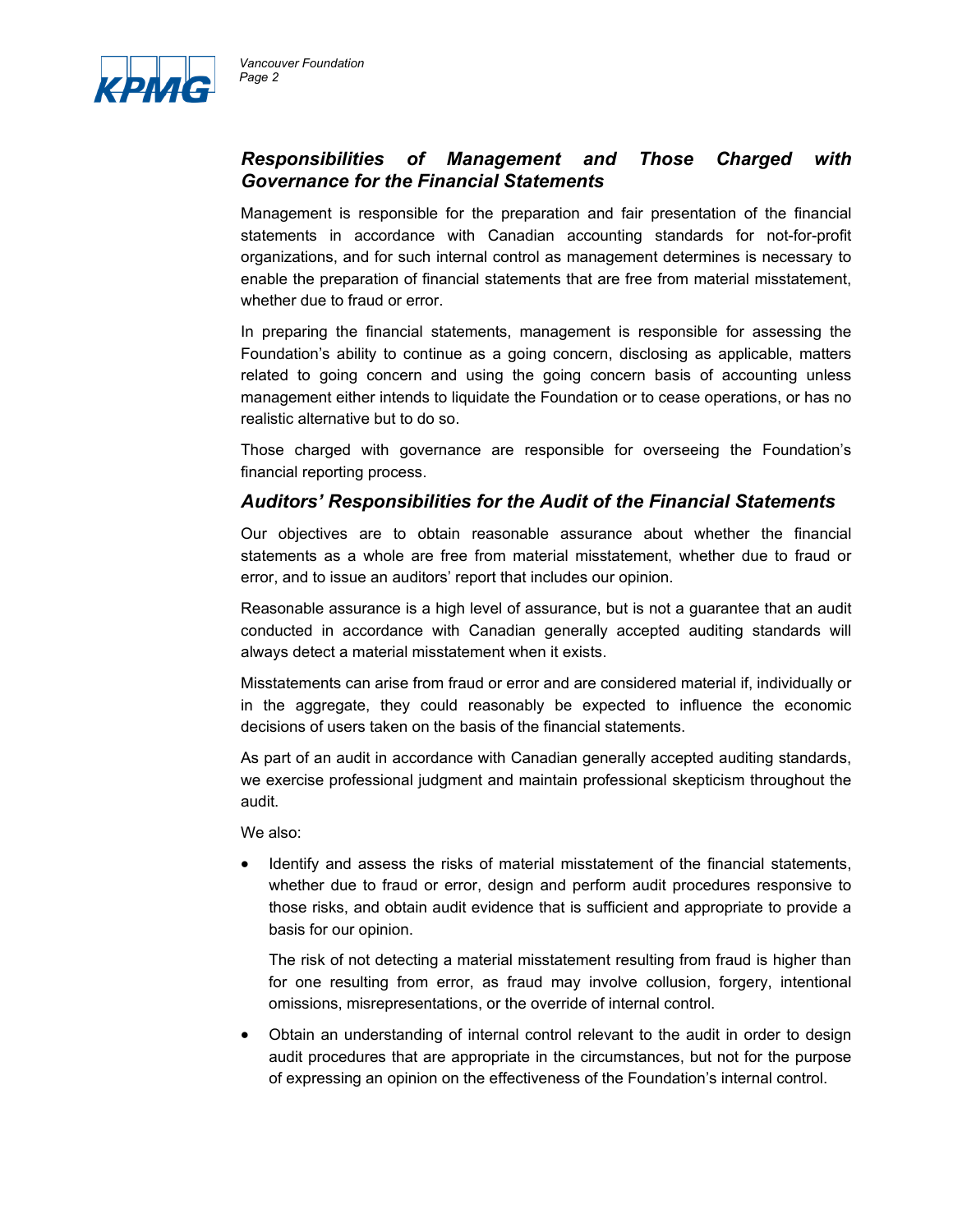



- Evaluate the appropriateness of accounting policies used and the reasonableness of accounting estimates and related disclosures made by management.
- Conclude on the appropriateness of management's use of the going concern basis of accounting and, based on the audit evidence obtained, whether a material uncertainty exists related to events or conditions that may cast significant doubt on the Foundation's ability to continue as a going concern. If we conclude that a material uncertainty exists, we are required to draw attention in our auditors' report to the related disclosures in the financial statements or, if such disclosures are inadequate, to modify our opinion. Our conclusions are based on the audit evidence obtained up to the date of our auditors' report. However, future events or conditions may cause the Foundation to cease to continue as a going concern.
- Evaluate the overall presentation, structure and content of the financial statements, including the disclosures, and whether the financial statements represent the underlying transactions and events in a manner that achieves fair presentation.
- Communicate with those charged with governance regarding, among other matters, the planned scope and timing of the audit and significant audit findings, including any significant deficiencies in internal control that we identify during our audit.

 $k$ *PMG*  $44$ 

Chartered Professional Accountants

Vancouver, Canada April 20, 2022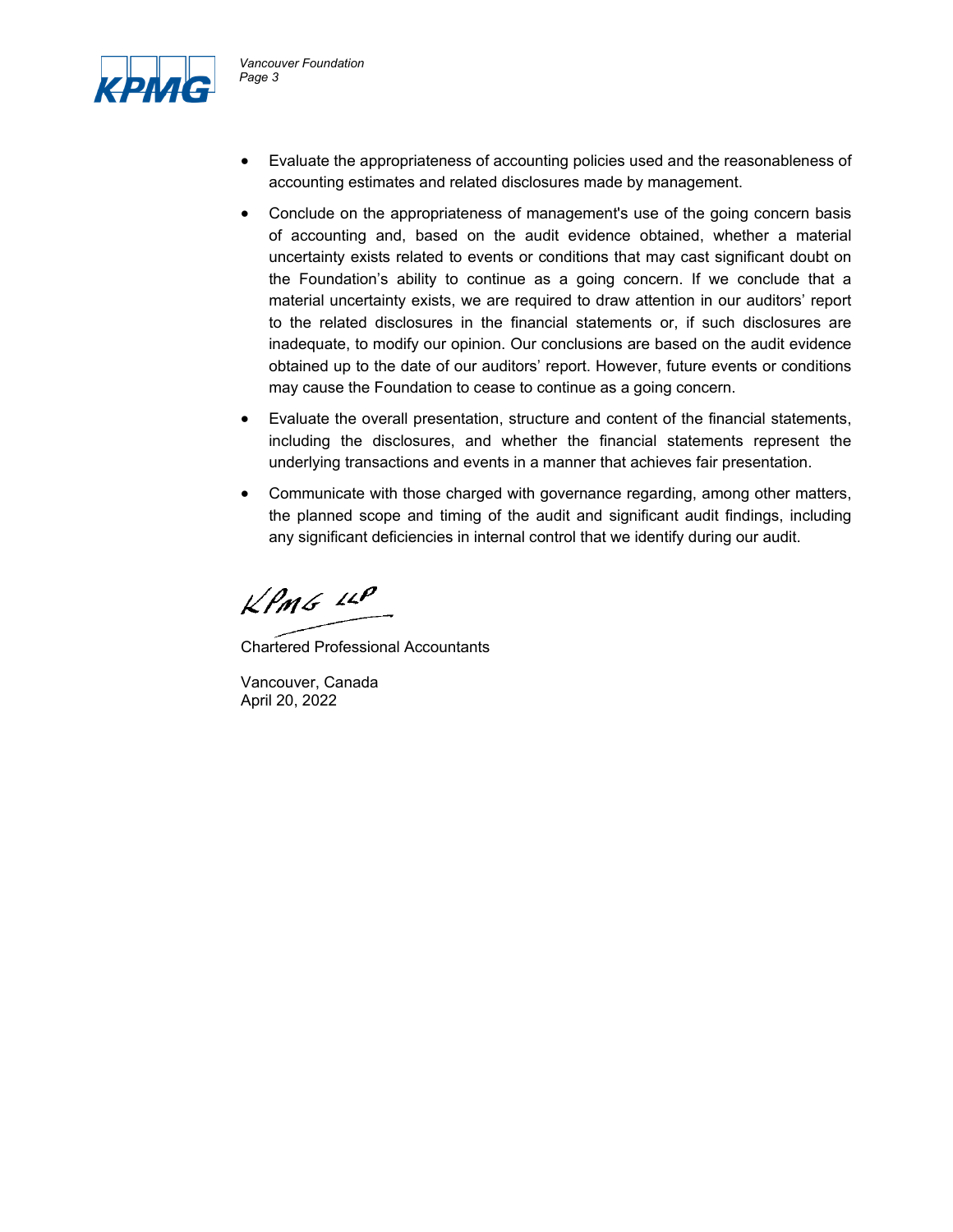Non-Consolidated Statement of Financial Position (Expressed in thousands of dollars)

December 31, 2021, with comparative information for 2020

|                                                                                                                                                                              |                                     | December 31, 2021                  |                                        |                                 | December 31, 2020              |                                        |
|------------------------------------------------------------------------------------------------------------------------------------------------------------------------------|-------------------------------------|------------------------------------|----------------------------------------|---------------------------------|--------------------------------|----------------------------------------|
|                                                                                                                                                                              | Restricted                          | Operating                          | Total                                  | Restricted                      | Operating                      | Total                                  |
| Assets                                                                                                                                                                       |                                     |                                    |                                        |                                 |                                |                                        |
| Current assets:<br>Cash<br>Accounts receivable and prepaid expenses                                                                                                          | \$<br>26,952<br>806                 | \$<br>5,615<br>1,402               | \$<br>32,567<br>2.208                  | \$<br>26,877<br>771             | \$<br>4,588<br>297             | \$<br>31,465<br>1,068                  |
| Investments (note 3)<br>Other assets (note 4)<br>Tangible capital assets (note 5)                                                                                            | 27,758<br>1,504,581<br>2,187        | 7,017<br>8,912<br>651              | 34,775<br>1,513,493<br>2,187<br>651    | 27,648<br>1,373,861<br>2,923    | 4,885<br>8,971<br>820          | 32,533<br>1,382,832<br>2,923<br>820    |
| <b>Total assets</b>                                                                                                                                                          | \$1,534,526                         | \$<br>16,580                       | \$1,551,106                            | \$1,404,432                     | \$<br>14,676                   | \$1,419,108                            |
| Liabilities                                                                                                                                                                  |                                     |                                    |                                        |                                 |                                |                                        |
| <b>Current liabilities:</b><br>Accounts payable and accrued liabilities (notes 6(b)<br>and $11$ )<br>Deferred lease inducement<br>Interfund payable (receivable)             | \$<br>4,707<br>(6, 190)<br>(1, 483) | \$<br>864<br>113<br>6,190<br>7,167 | \$<br>5,571<br>113<br>5,684            | \$<br>32,590<br>(279)<br>32,311 | \$<br>462<br>148<br>279<br>889 | \$<br>33,052<br>148<br>33,200          |
| Fund balances:<br>Contributed principal (notes 6(a) and 6(b))<br>Retained returns from investments (note 6(b))<br>Invested in tangible capital assets<br>Total fund balances | 982,569<br>553,440<br>1,536,009     | 8,762<br>651<br>9,413              | 982,569<br>562,202<br>651<br>1,545,422 | 933,964<br>438,157<br>1,372,121 | 12,967<br>820<br>13,787        | 933,964<br>451,124<br>820<br>1,385,908 |
| Total liabilities and fund balances                                                                                                                                          | \$1,534,526                         | \$<br>16,580                       | \$1,551,106                            | \$1,404,432                     | \$<br>14,676                   | \$1,419,108                            |

Commitments (note 13)

See accompanying notes to the non-consolidated financial statements.

Approved on behalf of the Board:

Jan

Director Director Director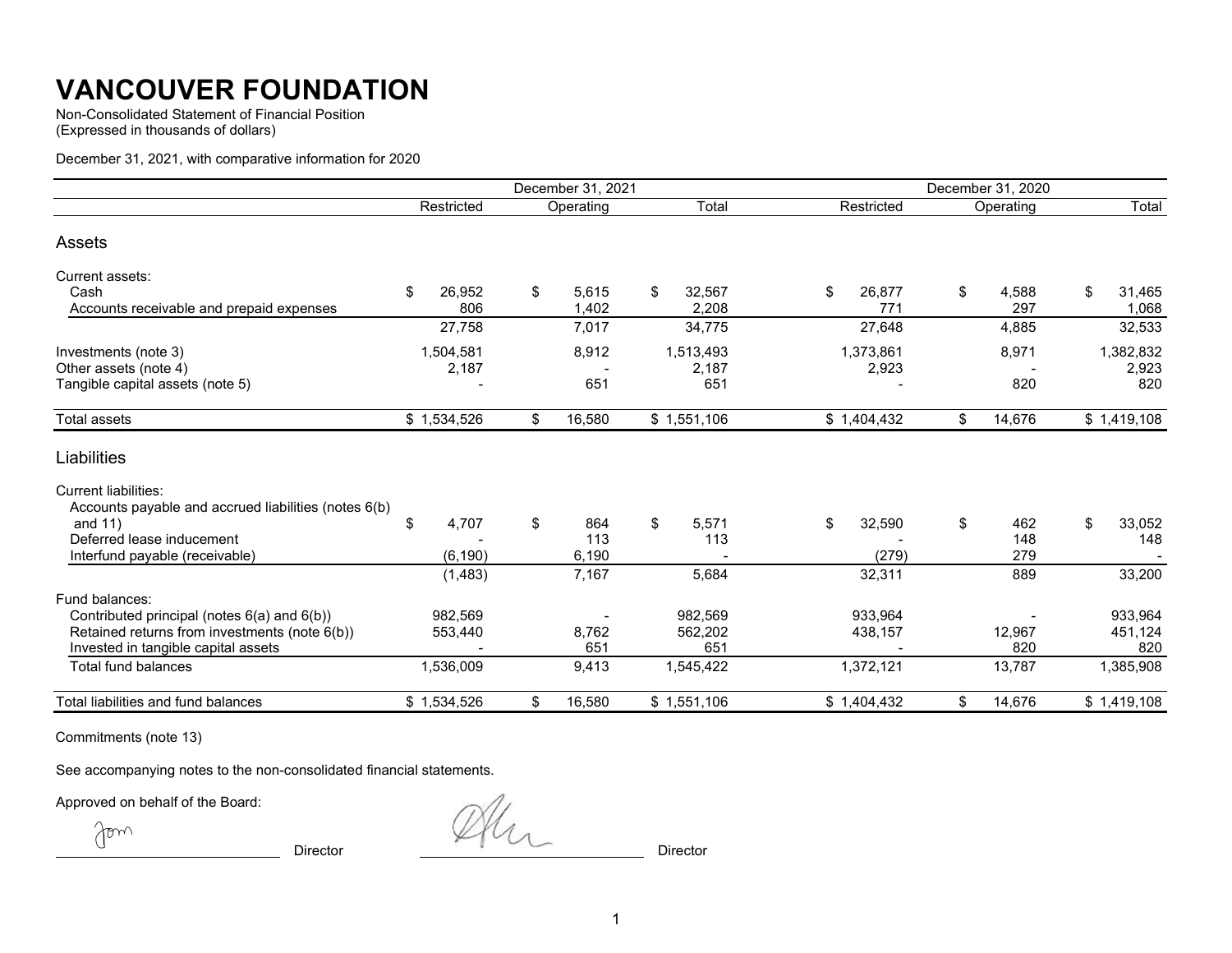Non-Consolidated Statement of Operations and Changes in Fund Balances (Expressed in thousands of dollars)

Year ended December 31, 2021, with comparative information for 2020

|                                                                                    |                   | December 31, 2021        |                   |                         | December 31, 2020 |                         |
|------------------------------------------------------------------------------------|-------------------|--------------------------|-------------------|-------------------------|-------------------|-------------------------|
|                                                                                    | Restricted        | Operating                | Total             | Restricted              | Operating         | Total                   |
| Revenue:                                                                           |                   |                          |                   |                         |                   |                         |
| Contributions (notes 7 and 16)<br>Investment and interest income (note 8)          | 80,061<br>176,326 | \$<br>419                | 80,061<br>176,745 | 65,488<br>\$<br>129,550 | \$<br>695         | \$<br>65,488<br>130,245 |
|                                                                                    | 256,387           | 419                      | 256,806           | 195,038                 | 695               | 195,733                 |
| Expenses:<br>Charitable activities:                                                |                   |                          |                   |                         |                   |                         |
| Charitable programming (notes 9 and 11)<br>Grants (notes 6(b) and 16)              | 2,616<br>77,864   |                          | 2,616<br>77,864   | 2,616<br>112,338        |                   | 2,616<br>112,338        |
|                                                                                    | 80,480            | $\overline{\phantom{a}}$ | 80,480            | 114,954                 |                   | 114,954                 |
| Management and administration:<br>Administration and other fund expenses (notes 10 |                   |                          |                   |                         |                   |                         |
| and $11$ )<br>Investment management and custodian fees                             | 329<br>8,716      | 7,767                    | 8,096<br>8,716    | 93<br>10,809            | 7,344             | 7,437<br>10,809         |
|                                                                                    | 9,045             | 7,767                    | 16,812            | 10,902                  | 7,344             | 18,246                  |
| Excess (deficiency) of revenue over expenses                                       | 166,862           | (7, 348)                 | 159,514           | 69,182                  | (6, 649)          | 62,533                  |
| Fund balance, beginning of year                                                    | 1,372,121         | 13,787                   | 1,385,908         | 1,310,673               | 12,702            | 1,323,375               |
| Interfund transfers:                                                               |                   |                          |                   |                         |                   |                         |
| Administration fee<br>Other interfund transfers                                    | (7, 829)<br>4,855 | 7,829<br>(4, 855)        |                   | (7,989)<br>255          | 7,989<br>(255)    |                         |
|                                                                                    | (2,974)           | 2,974                    |                   | (7, 734)                | 7,734             |                         |
| Fund balance, end of year                                                          | \$1,536,009       | \$<br>9,413              | \$1,545,422       | \$1,372,121             | 13,787<br>\$      | \$1,385,908             |

See accompanying notes to the non-consolidated financial statements.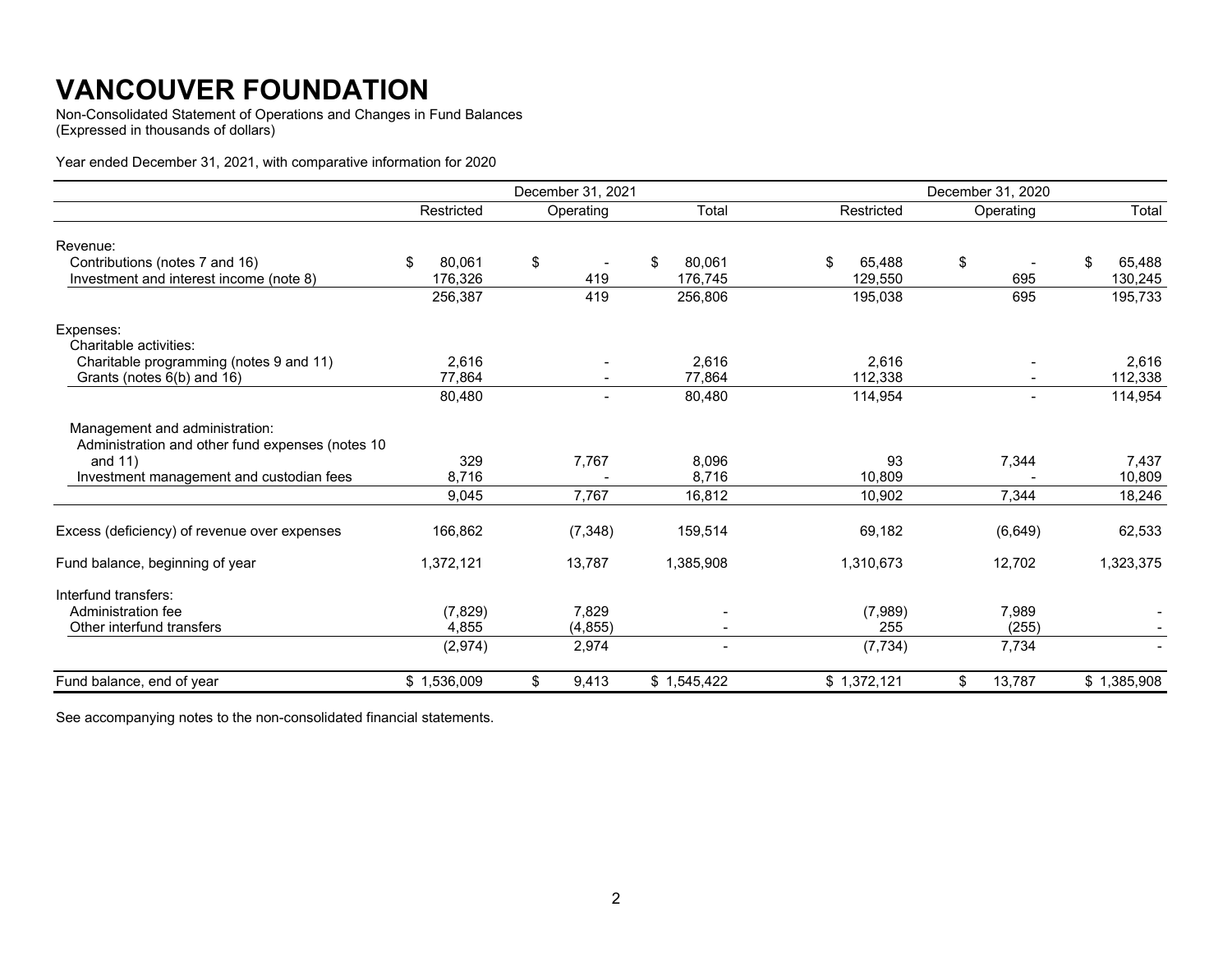Non-Consolidated Statement of Changes in Fund Balances (Expressed in thousands of dollars)

Year ended December 31, 2021, with comparative information for 2020

|                                                                              |                          | December 31, 2021                       |                                           |                          |                          | December 31, 2020                       |                                           |           |
|------------------------------------------------------------------------------|--------------------------|-----------------------------------------|-------------------------------------------|--------------------------|--------------------------|-----------------------------------------|-------------------------------------------|-----------|
|                                                                              | Contributed<br>principal | Retained<br>returns from<br>investments | Invested<br>in tangible<br>capital assets | Total                    | Contributed<br>principal | Retained<br>returns from<br>investments | Invested<br>in tangible<br>capital assets | Total     |
| Fund balances, beginning of year                                             | 933,964<br>\$            | 451,124<br>\$                           | \$<br>820                                 | ,385,908<br>\$           | 948,510<br>\$            | 374,717<br>\$                           | \$<br>148<br>S                            | 1,323,375 |
| Excess (deficiency) of revenue over<br>expenses                              | 55,369                   | 104,392                                 | (247)                                     | 159,514                  | 33,559                   | 29,077                                  | (103)                                     | 62,533    |
| Invested in tangible capital assets                                          |                          | (78)                                    | 78                                        |                          |                          | (775)                                   | 775                                       |           |
| Transfers from contributed principal to<br>retained returns from investments | (9,831)                  | 9,831                                   |                                           | $\blacksquare$           | (52, 342)                | 52,342                                  |                                           |           |
| Recapitalized income                                                         | 3,067                    | (3,067)                                 |                                           | $\overline{\phantom{a}}$ | 4,237                    | (4,237)                                 |                                           |           |
| Fund balances, end of year                                                   | 982,569<br>\$            | 562,202<br>\$                           | 651<br>ж.                                 | .545,422<br>\$           | 933,964<br>\$.           | 451,124<br>\$.                          | 820<br>\$                                 | ,385,908  |

See accompanying notes to the non-consolidated financial statements.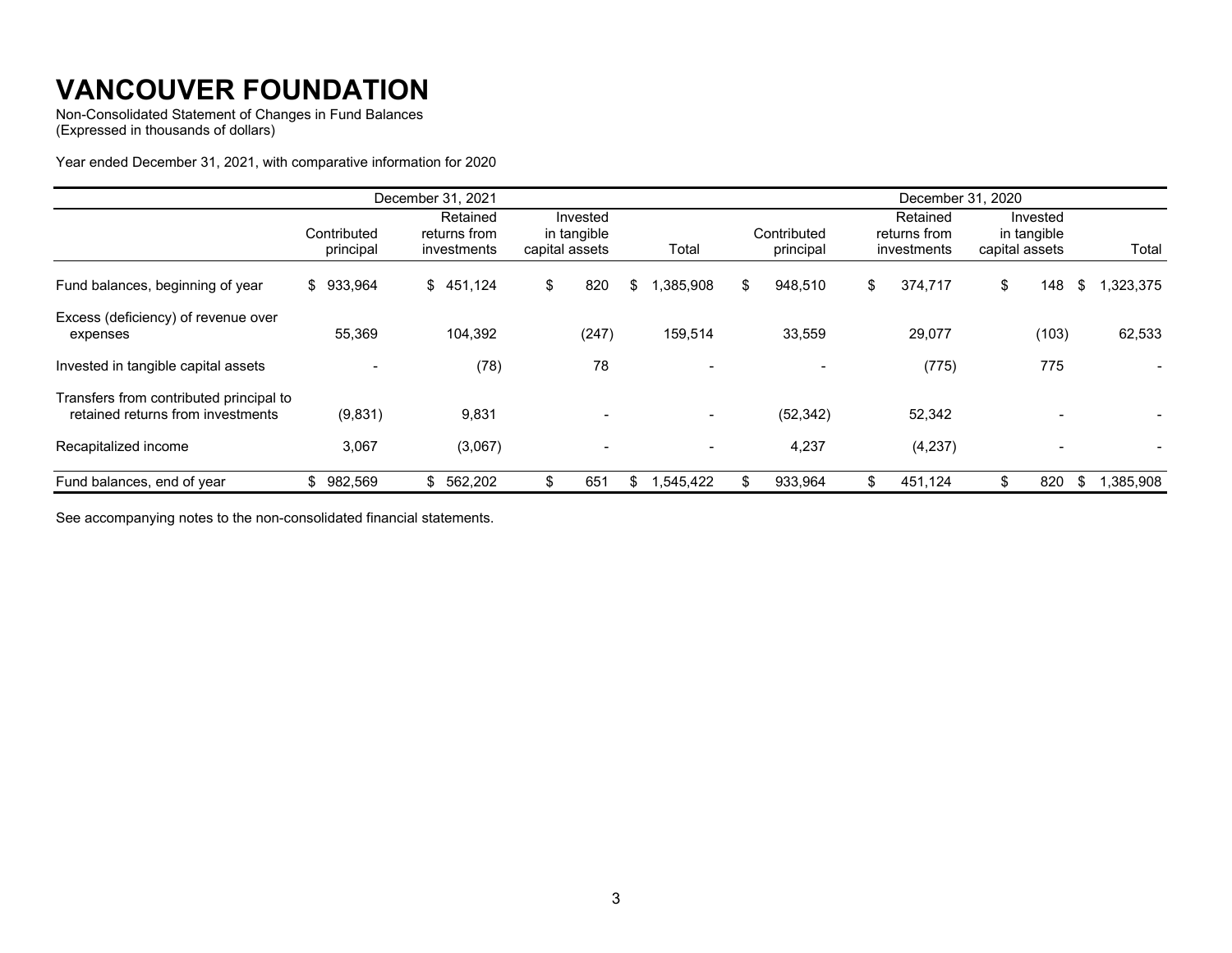Non-Consolidated Statement of Cash Flows (Expressed in thousands of dollars)

Year ended December 31, 2021, with comparative information for 2020

|                                                            | 2021          | 2020         |
|------------------------------------------------------------|---------------|--------------|
| Cash provided by (used in):                                |               |              |
| Operating activities:                                      |               |              |
| Excess of revenue over expenses                            | \$<br>159,514 | \$<br>62,533 |
| Items not affecting cash:                                  |               |              |
| Unrealized gain on investments                             | (29, 143)     | (77, 180)    |
| Unrealized loss (gain) on other assets                     | (113)         | 664          |
| Amortization                                               | 247           | 103          |
|                                                            | 130,505       | (13, 880)    |
| Changes in non-cash operating working capital:             |               |              |
| Accounts receivable and prepaid expenses                   | (1, 140)      | (690)        |
| Accounts payable and accrued liabilities                   | (27, 481)     | 31,608       |
| Deferred lease inducement                                  | (35)          | 148          |
|                                                            | 101,849       | 17,186       |
| Investing activities:                                      |               |              |
| Tangible capital asset additions                           | (78)          | (775)        |
| Net disposition (purchase) of investments and other assets | (100, 669)    | 5,403        |
|                                                            | (100, 747)    | 4,628        |
| Increase in cash                                           | 1,102         | 21,814       |
| Cash, beginning of year                                    | 31,465        | 9,651        |
| Cash, end of year                                          | \$<br>32,567  | \$<br>31,465 |

See accompanying notes to the non-consolidated financial statements.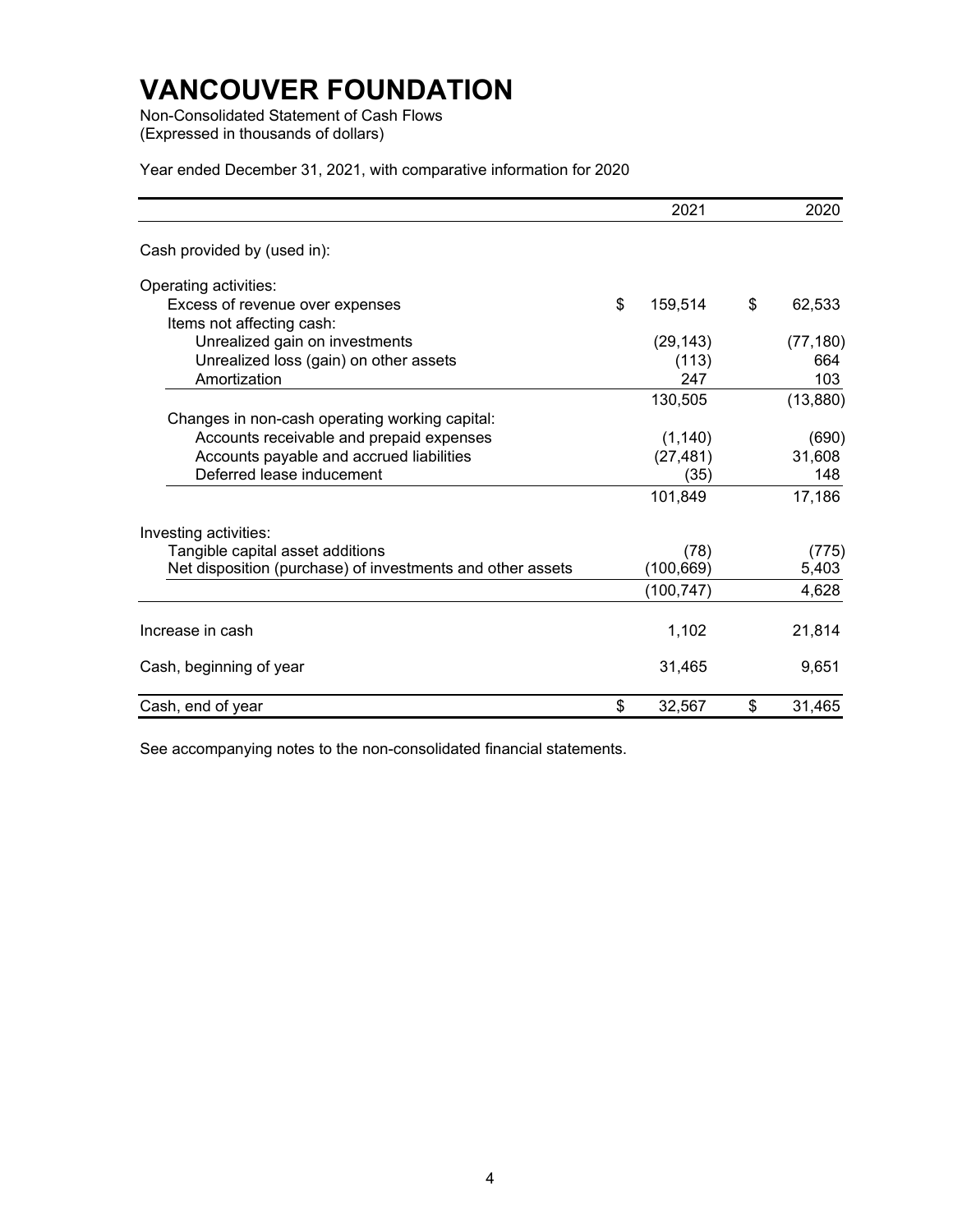Notes to Non-Consolidated Financial Statements (Tabular amounts expressed in thousands of dollars, unless otherwise indicated)

Year ended December 31, 2021

#### **1. Organization:**

Vancouver Foundation (the "Foundation") was established in 1943 and incorporated through an Act of the Provincial Legislature in 1950. From time to time revisions to the Act are made. The Foundation supports initiatives that will build a lasting legacy of healthy, vibrant, and livable communities throughout British Columbia.

The Foundation is a registered charity and is classified as a public foundation under the Income Tax Act (Canada). As such, it may issue tax deductible receipts for qualifying charitable donations. The Foundation is exempt from income taxes.

### **2. Significant accounting policies:**

These financial statements of the Foundation have been prepared by management on a nonconsolidated basis in accordance with Canadian accounting standards for not-for-profit organizations. Details of controlled entities that have not been consolidated are provided in notes  $2(q)$  and 12.

(a) Fund accounting:

The Foundation follows the restricted fund method of accounting for contributions to comply with the limitations and restrictions placed on the Foundation's resources by donors. Accordingly, resources are classified for accounting and financial reporting purposes into funds. These funds are maintained in accordance with either the objectives specified by the donors or with directives issued by the Board of Directors (the "Board"). Certain interfund transfers may be necessary to ensure the appropriate allocation to the respective funds. Transfers between the funds are recorded in the non-consolidated statement of operations and changes in fund balances.

For financial reporting purposes, the accounts have been classified into the following funds:

(*i*) Restricted Fund:

The Restricted Fund include funds that are externally or internally restricted. These funds are generally required to be maintained by the Foundation on a permanent basis; however, the market value of certain endowed funds may be subject to complete or partial withdrawal according to the terms of the deed of gift. Restricted funds are comprised of resources that are to be used for granting as specified by the fund advisor or the donor. The Board exercises discretionary control over the investment of these funds through external investment fund managers. Income earned on these funds is reported in the Restricted Fund and is either retained in the Restricted Fund, internally transferred, or granted in the year.

(*ii*) Operating Fund:

The Operating Fund is comprised of unrestricted resources available for the Foundation's general operating activities (including management and administration). The cost of these activities is reported in the expenses of the Operating Fund.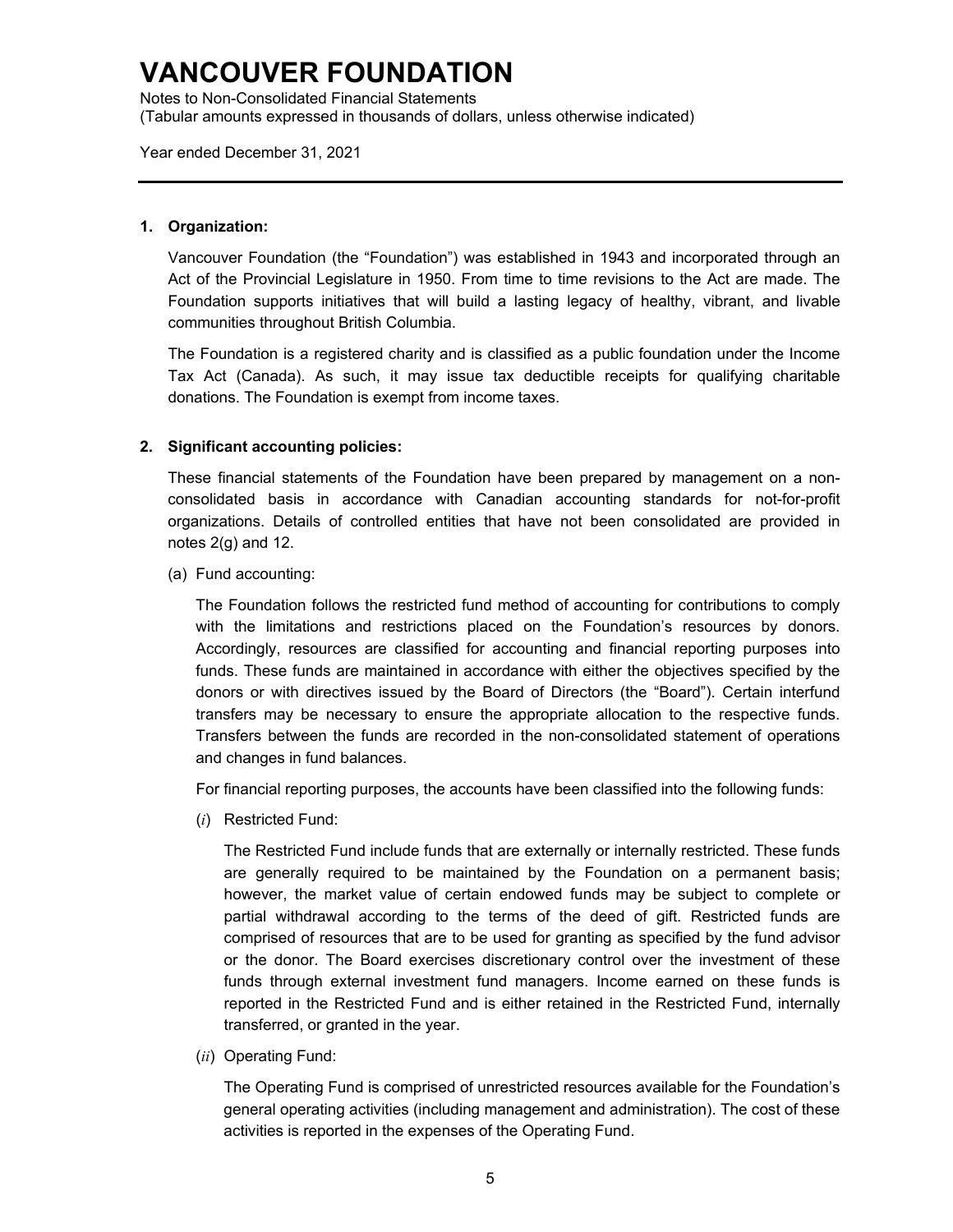Notes to Non-Consolidated Financial Statements (Tabular amounts expressed in thousands of dollars, unless otherwise indicated)

Year ended December 31, 2021

#### **2. Significant accounting policies (continued):**

(b) Financial instruments:

The Foundation's financial instruments consist of cash, accounts receivable, investments, other assets, and accounts payable and accrued liabilities.

(*i*) Cash:

Cash includes balances held at Canadian financial institutions for the purpose of meeting short-term cash commitments.

(*ii*) Investments:

Investments include treasury bills and notes held for re-investments, common shares, convertible securities, bonds, debentures, mortgages, real estate, and may also include other investment vehicles such as derivative financial instruments. Investments are held in segregated accounts and in pooled funds. Public market investments such as equities and bonds are recorded at their fair values determined, on a trade date basis, on the last business day of the fiscal period. Private market investments such as real estate funds are recorded at their fair values based on the most recent appraisal.

(*iii*) Other assets:

Other assets include the estimated cash surrender value of life insurance policies and the fair market value of an investment in a social finance program in partnership with Vancity. The social finance program ended in 2021.

Financial assets purchased and sold, where the contract requires the asset to be delivered within an established time frame, are recognized on a trade-date basis. Transaction costs are expensed as incurred.

The financial assets and financial liabilities of the Foundation are classified and measured as follows:

| Assets/liabilities                       | Measurement    |
|------------------------------------------|----------------|
| Cash                                     | Fair value     |
| Investments                              | Fair value     |
| Other assets                             | Fair value     |
| Amounts receivable                       | Amortized cost |
| Accounts payable and accrued liabilities | Amortized cost |

For items carried at amortized cost, the fair value approximates the carrying value in the financial statements.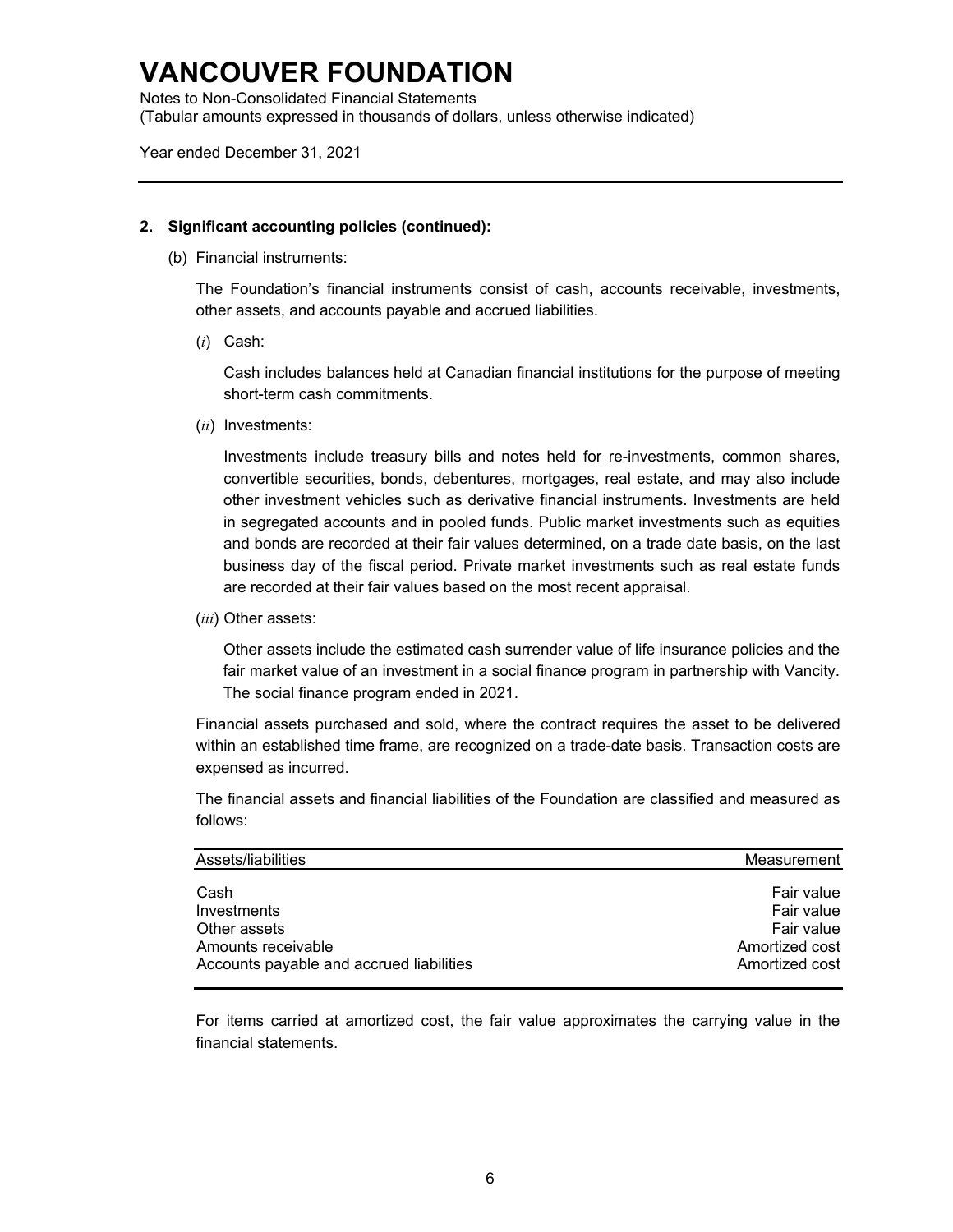Notes to Non-Consolidated Financial Statements (Tabular amounts expressed in thousands of dollars, unless otherwise indicated)

Year ended December 31, 2021

### **2. Significant accounting policies (continued):**

(c) Tangible capital assets:

Tangible capital assets are recorded at cost. Assets in use are amortized over their estimated useful lives on a straight-line basis. Management has estimated the useful lives to be:

| Asset                           | Rate                       |
|---------------------------------|----------------------------|
|                                 |                            |
| Computer and office equipment   | 3 years                    |
| Office furniture                | 10 years                   |
| Leasehold improvements          | Over the term of the lease |
| Information technology software | 3 years                    |

(d) Deferred lease inducement:

Deferred lease inducement includes amounts received as part of the Foundation's lease agreement related to leasehold improvements. Amortization of the deferred lease inducement is recognized over the lease term on a straight-line basis against the related lease expense.

(e) Interfund payable (receivable):

Interfund payable (receivable) includes balances related to interest and administration fees that are transferred between the Restricted Fund and the Operating Fund. The interfund payable (receivable) balance is settled in the month following the prior quarter end date.

(f) Employee future benefits:

The Foundation is a participating employer in a multi-employer, defined benefit pension plan. The Foundation accounts for the pension plan as a defined contribution plan as insufficient information is available to identify the Foundation's share of the underlying pension assets and liabilities. Accordingly, contributions to the plan are expensed as incurred.

- (g) Controlled entities:
	- (*i*) British Columbia Unclaimed Property Society:

The British Columbia Unclaimed Property Society ("BCUPS") is incorporated under the Societies Act (British Columbia). The purpose of BCUPS is to act as the administrator under the Unclaimed Property Act (British Columbia) and Unclaimed Property Amendment Act, 2003. Prior to 2021, the Foundation owned all of the shares in three corporations that were the sole members of BCUPS. In 2021, these corporations were dissolved. The Foundation is now the sole member of BCUPS and is able to control the election of directors of the Society and the admission of new members to BCUPS.

The financial statements of BCUPS are not consolidated in the Foundation's financial statements. Summary financial statements of BCUPS are included in note 12.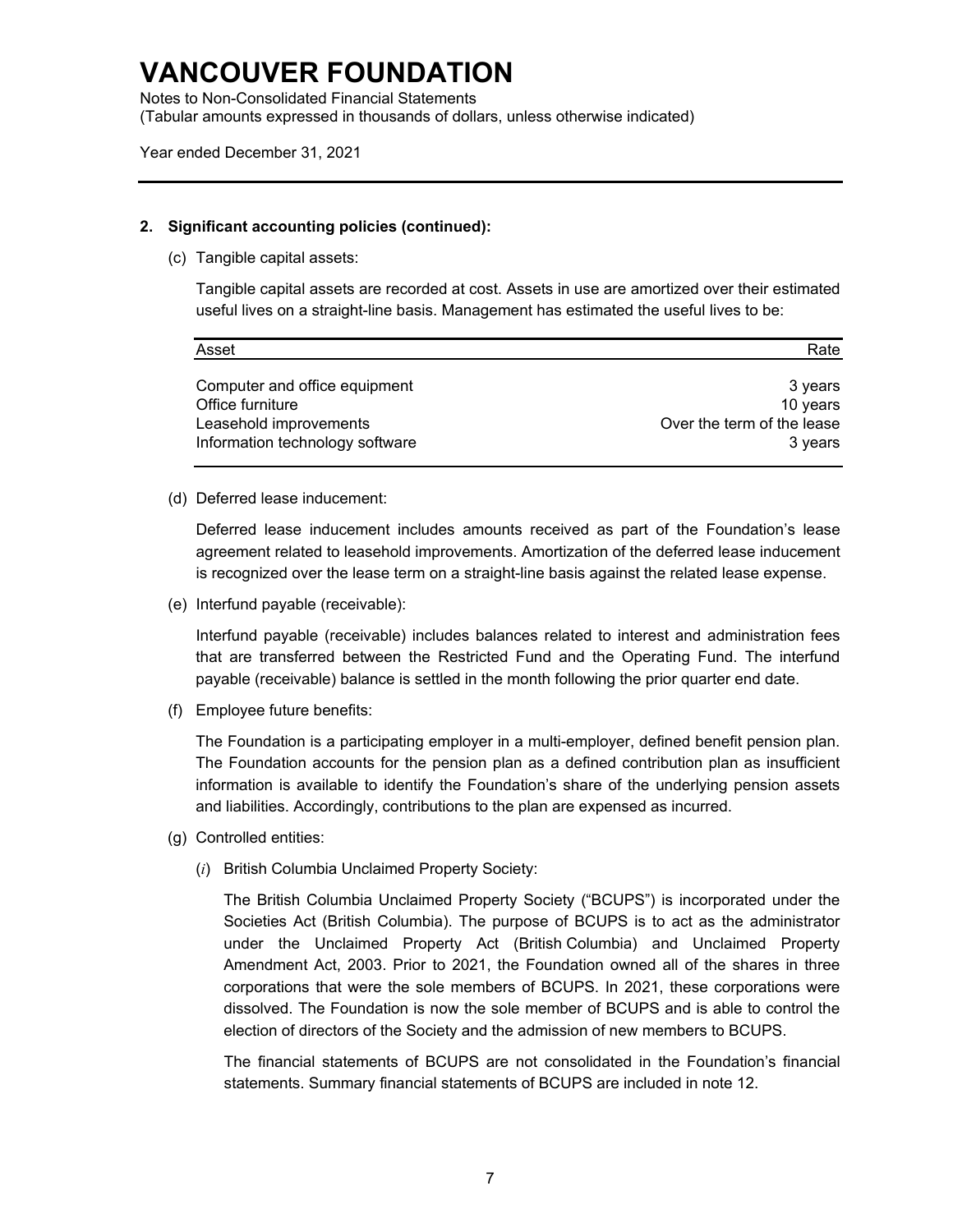Notes to Non-Consolidated Financial Statements (Tabular amounts expressed in thousands of dollars, unless otherwise indicated)

Year ended December 31, 2021

#### **2. Significant accounting policies (continued):**

- (g) Controlled entities (continued):
	- (*ii*) Friends of Vancouver Foundation:

On May 11, 2009, Friends of Vancouver Foundation ("Friends") was incorporated as a non-profit organization in the State of Washington to operate exclusively for the benefit of or to carry out the purposes of Vancouver Foundation, to facilitate US dollar contributions from donors and to issue US tax receipts. Friends is classified as a Section 501(c)(3) public charity under the Internal Revenue Code of the United States. Friends is controlled by the Foundation through its ability to appoint the Board of Directors.

These financial statements of Friends are not consolidated in the financial statements of the Foundation. The Foundation received contributions of \$375 from Friends during 2021 (2020 - \$3,738). Summary financial statements of Friends have not been included in these notes as there are no material assets and liabilities held by Friends.

(h) Revenue recognition:

Contributions are recognized as revenue in the Restricted Fund when they are received or receivable, provided the amounts are measurable and collection is reasonably assured.

In the normal course of operations, the Foundation receives notification of pending estate gifts. Estate gifts, including bequests, are recorded upon receipt of the donated assets. Bequests in a form other than cash or marketable securities are recorded at fair value at the time of receipt.

Interest on investments is recorded on an accrual basis. Dividends that have been declared are recorded as income on the date of record set for the dividend.

Investment and interest income earned on restricted funds is recognized as revenue in the Restricted Fund in accordance with the terms of the restricted contribution (note 2(a)). Investment and interest income earned on operating funds is recognized as revenue in the Operating Fund.

Realized and unrealized capital gains and losses are recorded in the Non-Consolidated Statement of Operations (note 8).

(i) Grants:

Grants are recorded when paid or payable by the Foundation. Grants include retractions as outlined in note 6(b).

(j) Interfund transfers:

Interfund transfers for administrative fees reflect costs recovered from the Restricted Funds by way of a cost recovery based on the market value of each fund. Other interfund transfers include transfers of investment income and surplus related to operations.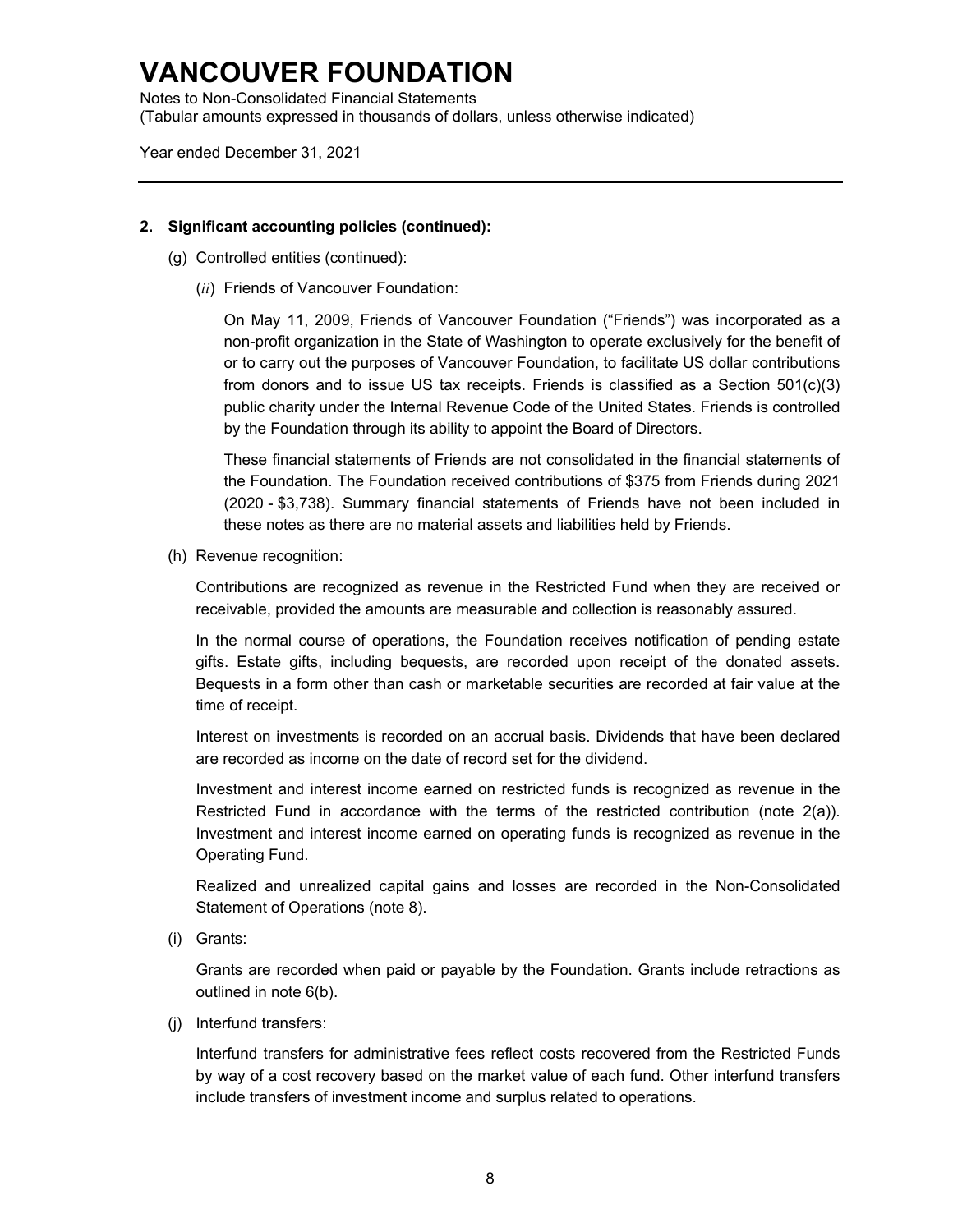Notes to Non-Consolidated Financial Statements (Tabular amounts expressed in thousands of dollars, unless otherwise indicated)

Year ended December 31, 2021

### **2. Significant accounting policies (continued):**

(k) Transfers from contributed principal to retained returns:

Transfers from contributed principal to retained returns consist of principal retractions made at the recommendation of fund advisors or as determined by Vancouver Foundation. These transfers may be made for the purpose of granting, retractions and cash management.

(l) Donated services:

The Foundation relies on the time and expertise donated by many volunteers. The value of this time has not been reflected in these financial statements.

(m) Foreign currency translation:

Monetary assets and liabilities denominated in foreign currencies are translated to Canadian dollars at the exchange rates in effect at the statement of financial position date. Revenue and expenses denominated in foreign currencies are translated to Canadian dollars at the exchange rates in effect on the date of the transaction. Exchange gains and losses on translation of foreign currencies are reflected in the Non-Consolidated Statement of Operations within investment income.

(n) Management estimates:

The preparation of financial statements requires management to make estimates and assumptions that affect the amount of assets and liabilities and disclosure of contingent assets and liabilities at the date of the financial statements and the reported amounts of revenue and expenses during the year. Management believes that the estimates utilized in preparing these non-consolidated financial statements are reasonable; however, actual results could differ from these estimates.

(o) Related party transactions:

Related party transactions are in the normal course of business and are measured at the exchange amount, which is the amount of consideration established and agreed to by the related parties. Details of related party transactions are disclosed in note 12.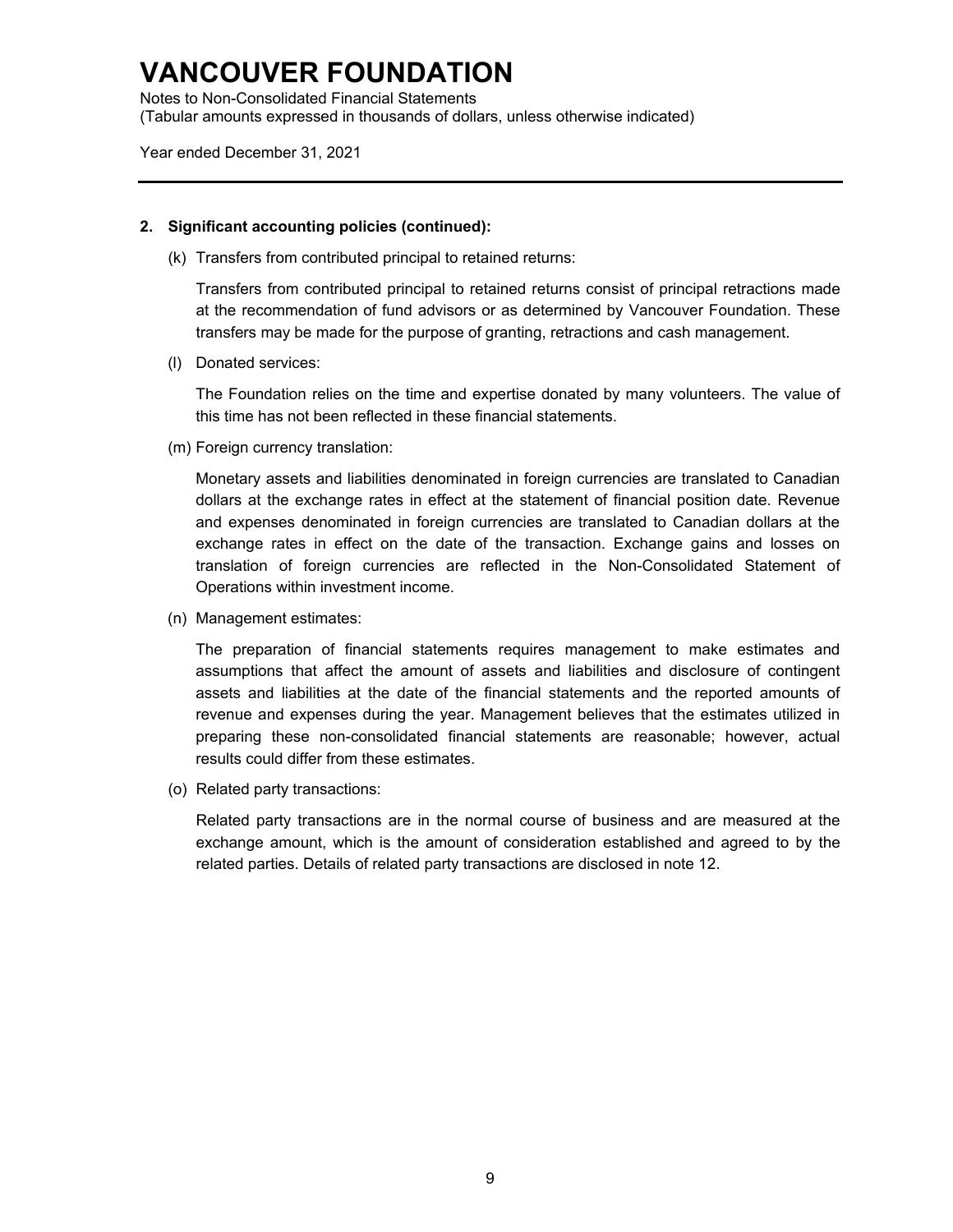Notes to Non-Consolidated Financial Statements (Tabular amounts expressed in thousands of dollars, unless otherwise indicated)

Year ended December 31, 2021

#### **3. Investments:**

The Foundation's investments are carried at fair value in accordance with the significant accounting policy disclosed in note 2(b).

The Foundation's investments are exposed to changing market conditions. The Foundation manages the market risk associated with these changing conditions by establishing and monitoring asset allocation strategies and by diversifying investments within the various asset classes, investment managers, geographies, and investment styles. Investment managers operate within a mandate that establishes the investment approach, investment restrictions and the benchmark applicable to that mandate. Investments in foreign equities, fixed income, real estate, and pooled funds which employ foreign currency derivative instruments are exposed to currency risk due to fluctuations in foreign exchange rates.

The Foundation's investment managers may utilize derivative financial instruments in the management of its foreign currency and market exposure.

Details of significant terms and conditions and exposures to credit and market risks on investments are disclosed in note 14. Investments held as at December 31 are comprised of the following:

| 2021                                                                                                                                                              |     | Restricted                                       |    | Operating           | Total                                                  |
|-------------------------------------------------------------------------------------------------------------------------------------------------------------------|-----|--------------------------------------------------|----|---------------------|--------------------------------------------------------|
| Common shares and convertible securities<br>Bonds and debentures<br>Mortgages and real estate<br>Treasury bills and notes held for-investments<br>Promissory note | \$. | 1,091,684<br>235,084<br>163,671<br>13,172<br>970 | \$ | 7,650<br>844<br>418 | \$<br>1,091,684<br>242,734<br>164,515<br>13,590<br>970 |
|                                                                                                                                                                   | \$  | 1,504,581                                        | \$ | 8,912               | \$<br>1,513,493                                        |
| 2020                                                                                                                                                              |     | Restricted                                       |    | Operating           | Total                                                  |
| Common shares and convertible securities<br>Bonds and debentures<br>Mortgages and real estate                                                                     | \$. | 1,015,152<br>212,403<br>142,205                  | \$ | 7.620<br>317        | \$<br>1,015,152<br>220,023<br>142,522                  |

Treasury bills and notes held for-investments  $4,101$  1,034 5,135

\$ 1,373,861 \$ 8,971 \$ 1,382,832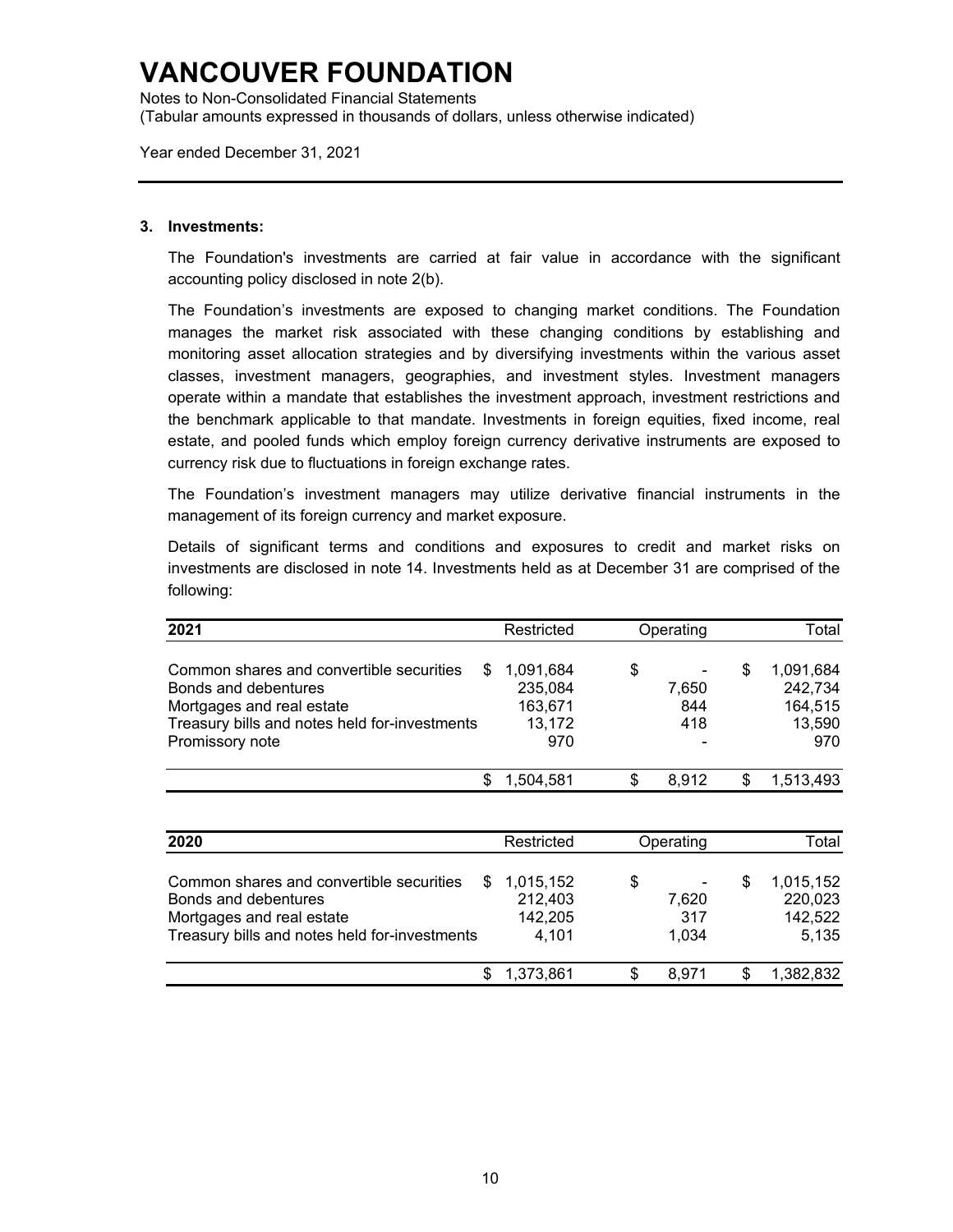Notes to Non-Consolidated Financial Statements (Tabular amounts expressed in thousands of dollars, unless otherwise indicated)

Year ended December 31, 2021

#### **3. Investments (continued):**

(a) Common shares and convertible securities:

The Foundation manages equity market risk by allocating the equities component of the investment portfolio across a number of investment managers and geographies, with differing investment styles and mandates. Equities are valued using published market quotations.

The Foundation is also invested in two multi-strategy funds structured to provide absolute returns not highly correlated to the performance of the public equity and Canadian bond markets. These funds are broadly diversified and may invest in a range of investment vehicles including derivative financial instruments. The net asset values of multi-strategy investments are measured at fair value using underlying market valuations.

(b) Bonds and debentures:

The Foundation is invested in individual bonds, as well as pooled bond funds. The pooled bond funds invest in federal, provincial, municipal and corporate bonds with a minimum B (low) credit rating at time of purchase. Bonds are valued using published market quotations.

(c) Mortgages and real estate:

The direct mortgages are secured by real estate, were made at commercial rates and are valued at fair value as determined by the mortgage investment managers. All mortgages relate to properties located in Canada.

Pooled real estate funds are valued quarterly by the real estate investment managers using a combination of internal and external appraisals to establish current market values.

(d) Treasury bills and notes held for re-investment:

The Foundation is invested in treasury bills and notes held prior to the settlement of the purchase of securities or received on completion of a sale of securities. Treasury bills and notes held for re-investment are measured at fair value using underlying market valuations.

(e) Promissory note:

In 2021, the Foundation was gifted all issued and outstanding shares of a private company. The shares were initially recorded at their fair value of \$6,900 on the date they were received. Subsequently, the private company's assets were liquidated and a dividend was declared for \$7,970, of which, \$7,000 was paid to the Foundation prior to year-end. As at December 31, 2021, the remaining \$970 is held by the Foundation in the form of a non-interest bearing promissory note. As a result of the dividend declared, the private company's shares have nominal value as at December 31, 2021.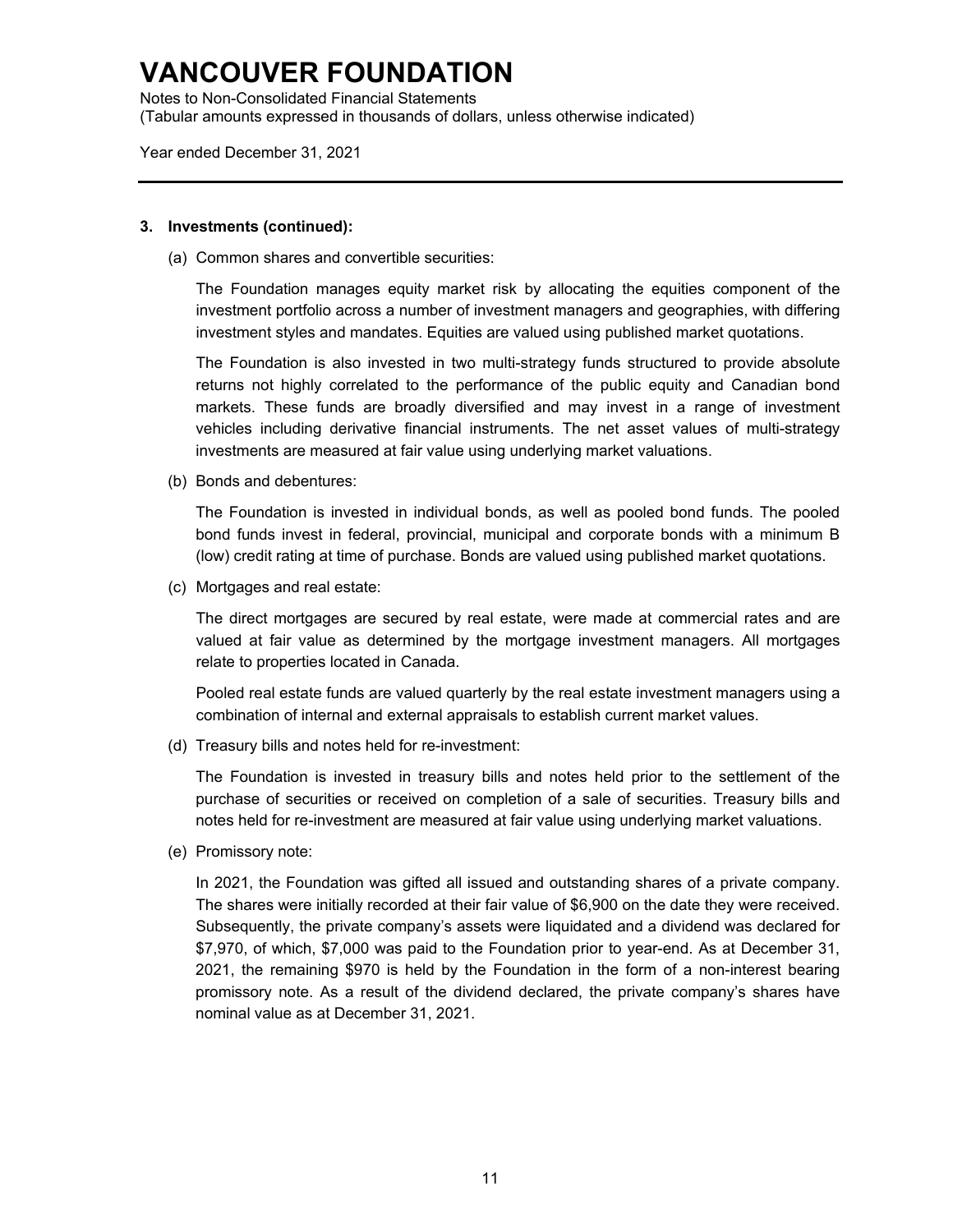Notes to Non-Consolidated Financial Statements (Tabular amounts expressed in thousands of dollars, unless otherwise indicated)

Year ended December 31, 2021

#### **4. Other assets:**

|                                                                                                     | 2021  | 2020         |
|-----------------------------------------------------------------------------------------------------|-------|--------------|
| Investment in a social finance program<br>Estimated cash surrender value of life insurance policies | 2.187 | 849<br>2.074 |
|                                                                                                     | 2.187 | .923         |

The Foundation is the owner and beneficiary of life insurance policies with face values totaling \$16,947 at December 31, 2021 (2020 - \$16,901). The cash surrender value of these life insurance policies is recorded as an asset. The Foundation will record the realizable amount in excess of the cash surrender value when the receipt of the proceeds can be estimated and collection is reasonably assured.

### **5. Tangible capital assets:**

|                                 |             | Accumulated  | Net book  |
|---------------------------------|-------------|--------------|-----------|
| 2021                            | Cost        | amortization | value     |
| Computer and office equipment   | \$<br>822   | \$<br>663    | \$<br>159 |
| Office furniture                | 217         | 130          | 87        |
| Leasehold improvements          | 769         | 364          | 405       |
| Information technology software | 59          | 59           |           |
|                                 | \$<br>1,867 | \$<br>1,216  | \$<br>651 |
|                                 |             |              |           |
|                                 |             | Accumulated  | Net book  |
| 2020                            | Cost        | amortization | value     |
| Computer and office equipment   | \$<br>744   | \$<br>562    | \$<br>182 |
| Office furniture                | 217         | 108          | 109       |
| Leasehold improvements          | 769         | 240          | 529       |
| Information technology software | 59          | 59           |           |
|                                 | \$<br>1,789 | \$<br>969    | \$<br>820 |

Additions to tangible capital assets for the year ended December 31, 2021 totaled \$78 (2020 - \$775). Amortization expense for the year ended December 31, 2021 totaled \$247 (2020 - \$103).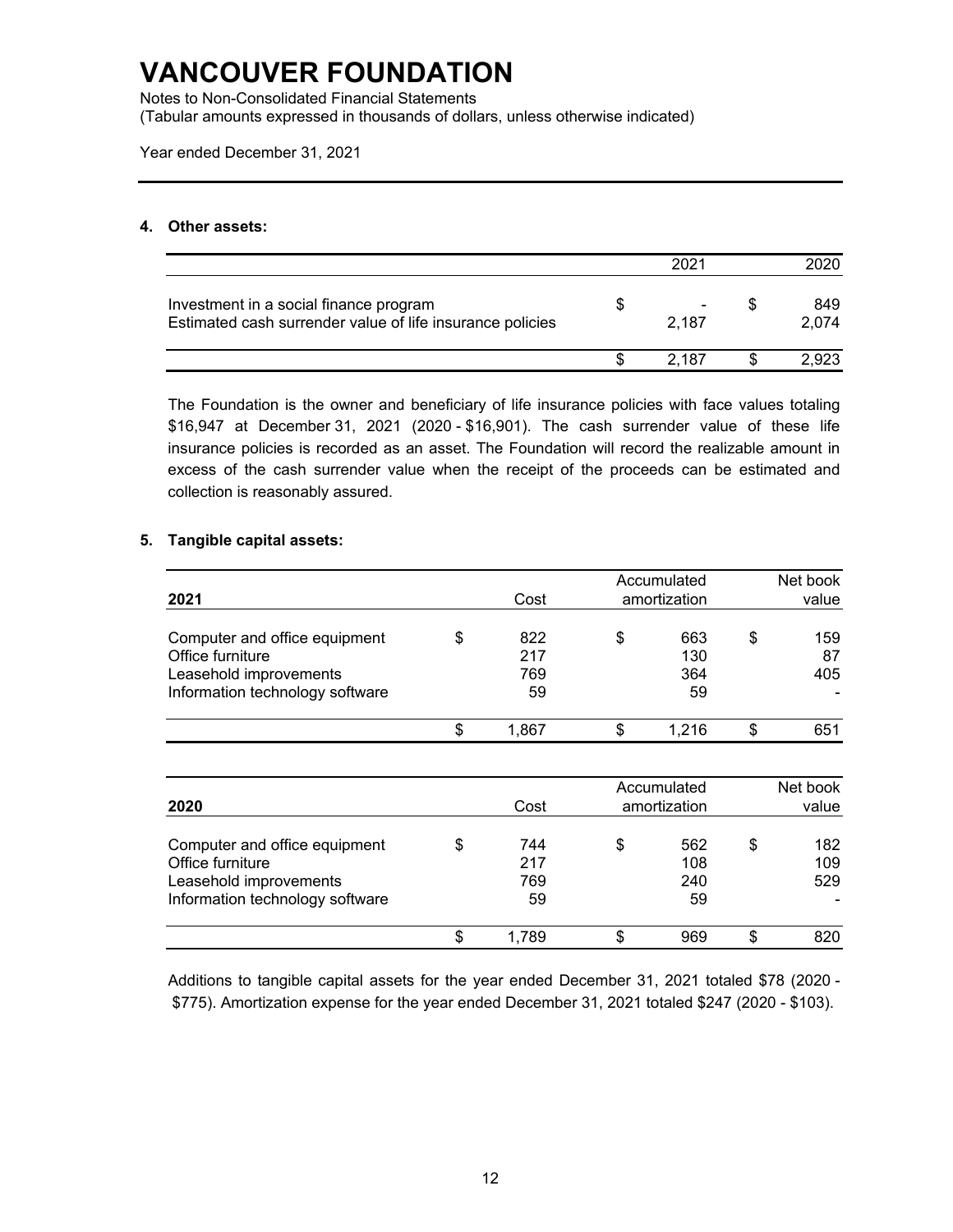Notes to Non-Consolidated Financial Statements (Tabular amounts expressed in thousands of dollars, unless otherwise indicated)

Year ended December 31, 2021

### **6. Fund balances:**

(a) Contributed principal:

|                                                        | 2021               |   | 2020               |
|--------------------------------------------------------|--------------------|---|--------------------|
| Endowed principal<br>Retractable principal (note 6(b)) | 790,155<br>192,414 | S | 764,091<br>169,873 |
|                                                        | 982.569            |   | 933,964            |

### (b) Retractable funds:

Restricted funds consist primarily of endowment funds established from gifts by donors which remain under the Foundation's management in perpetuity (note 6(a)).

Certain restricted funds included in retained returns from investments may be subject to full or partial retraction in accordance with the deed of gift. As at December 31, 2021, the market value of the fund balances subject to potential retraction are estimated to be as follows:

|            | \$<br>258,717 |
|------------|---------------|
| Thereafter | 7,732         |
| 2026       | 8,568         |
| 2025       | 12,370        |
| 2024       | 12,370        |
| 2023       | 93,398        |
| 2022       | \$<br>124,279 |

The market value of the retractable funds includes the retractable contributed principal of the funds (note 6(a)) and the retained returns from investments.

In 2021, the Foundation received retraction notices of \$2,859 (2020 - \$33,903). There are no undisbursed retractions included in accounts payable and accrued liabilities as at December 31, 2021 (2020 - \$31,800).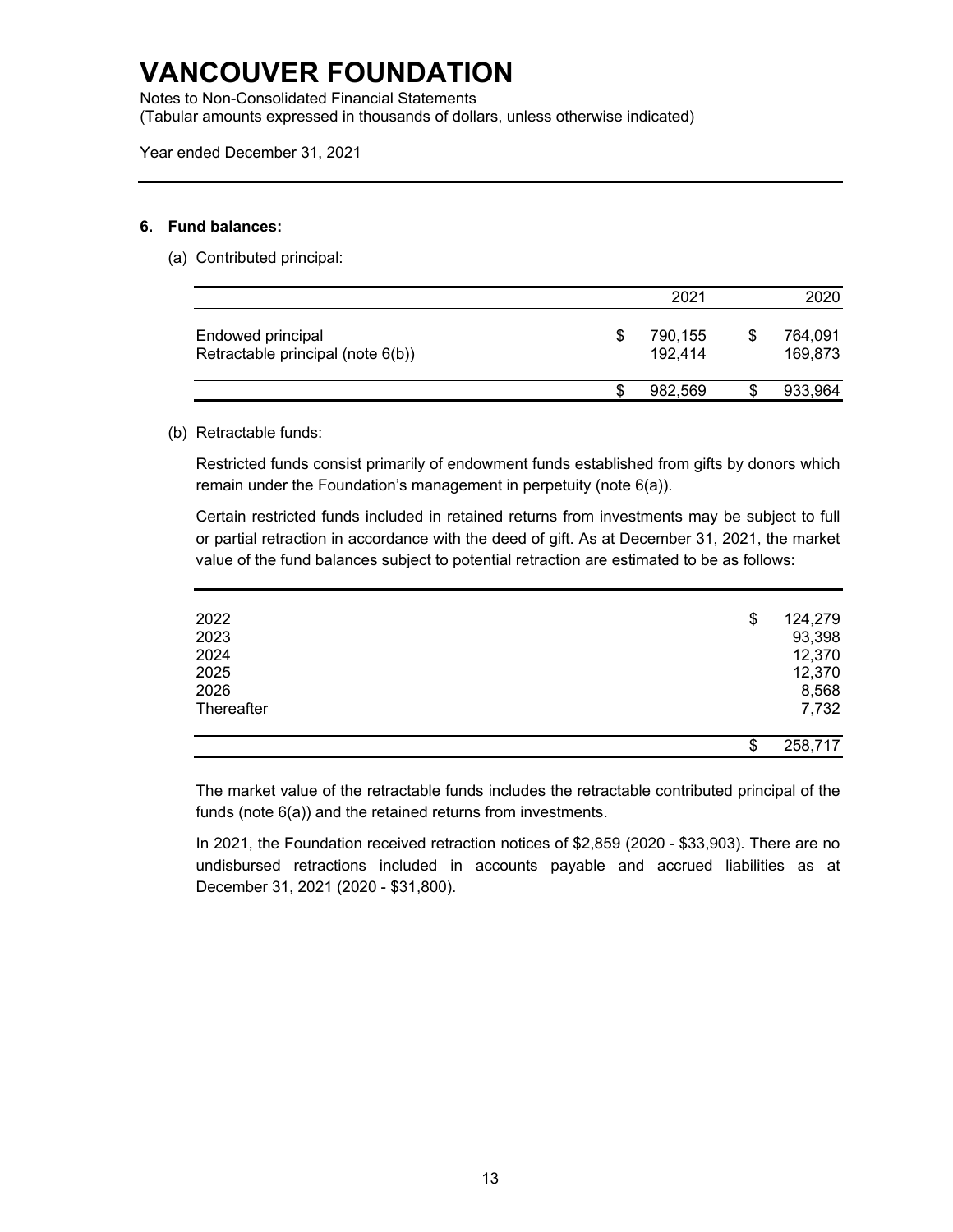Notes to Non-Consolidated Financial Statements (Tabular amounts expressed in thousands of dollars, unless otherwise indicated)

Year ended December 31, 2021

#### **7. Contributions:**

A summary of contributions received from various sources at December 31, 2021, with comparative information for 2020 is as follows:

|                                                   | 2021            | 2020            |
|---------------------------------------------------|-----------------|-----------------|
| Individuals                                       | \$<br>49,440    | \$<br>27,570    |
| Organizations<br>Government                       | 29,514<br>1,107 | 35,877<br>2,041 |
|                                                   |                 |                 |
|                                                   | \$<br>80,061    | \$<br>65,488    |
| 8.<br>Investment and interest income:             |                 |                 |
|                                                   | 2021            | 2020            |
|                                                   |                 |                 |
| Unrealized gain on investments                    | \$<br>29,143    | \$<br>77,180    |
| Unrealized gain (loss) on other assets            | 113<br>101,425  | (664)<br>17,047 |
| Realized gain on investments<br>Investment income | 44,248          | 36,220          |
| Interest income<br>Other income                   | 108<br>1,708    | 95<br>367       |

#### **9. Charitable programming:**

|                                                                 |    | 2021         | 2020         |
|-----------------------------------------------------------------|----|--------------|--------------|
| Compensation expenses (notes 10 and 11)<br>Programming expenses | \$ | 1,843<br>773 | 1,818<br>798 |
|                                                                 | æ  | 2.616        | 2.616        |

\$ 176,745 \$ 130,245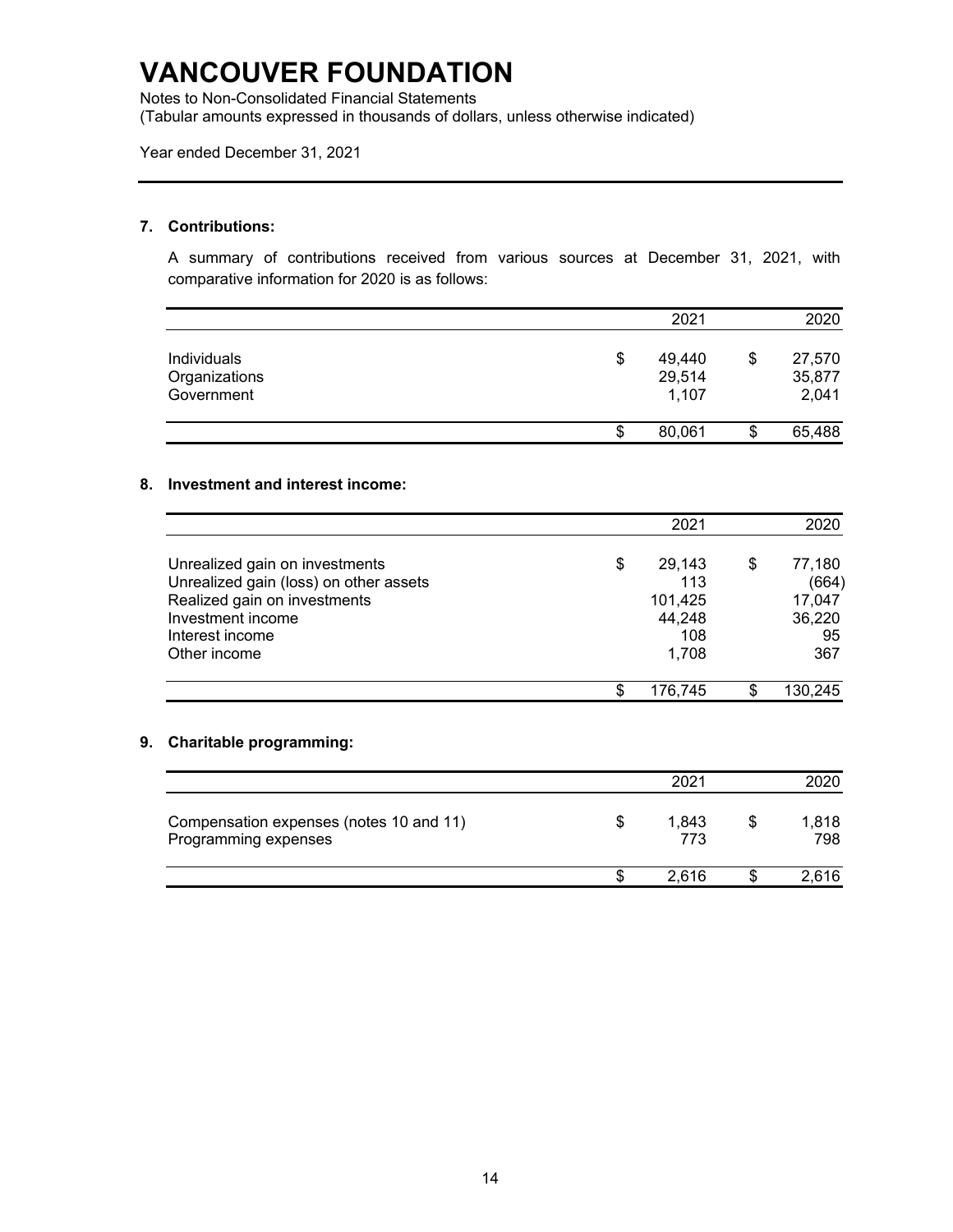Notes to Non-Consolidated Financial Statements (Tabular amounts expressed in thousands of dollars, unless otherwise indicated)

Year ended December 31, 2021

|                                                                                              | 2021                               |   | 2020                        |
|----------------------------------------------------------------------------------------------|------------------------------------|---|-----------------------------|
| Compensation expenses (note 11)<br>Operating expenses<br>Rent expense<br>Other fund expenses | \$<br>4,607<br>2,527<br>633<br>329 | S | 4,297<br>2,410<br>637<br>93 |
|                                                                                              | 8.096                              |   | 7.437                       |

### **10. Administration and other fund expenses:**

Compensation expenses related to charitable activities are recorded in charitable programming expenses (note 9). Compensation expenses related to management and administration, including donor services, are recorded in administration and other fund expenses. For the year ended December 31, 2021, the Foundation recorded a total compensation expense of \$6,450 (2020 - \$6,115).

Other fund expenses include expenses directly related to an individual fund, such as life insurance premiums, legal and accounting expenses.

### **11. Employee future benefits:**

Effective October 1, 2020, the Foundation is a participating employer in the Colleges of Applied Arts and Technology Pension Plan (the "Plan"), which is a multi-employer jointly-sponsored defined benefit pension plan for eligible employees of participating employers. All full-time employees and any eligible part-time employees of the Foundation who opt to participate are members of the Plan. As of December 31, 2021, all of the Foundation's employees are members of the Plan.

The most recent actuarial valuation as at the valuation date January 1, 2021 indicated an actuarial surplus of \$3,270,200 representing 19% of the Plan's actuarial liability. This indicates that \$1.19 has been set aside for every dollar of pension earned by the Plan members. In accordance with the significant accounting policy disclosed in note 2(f), the Foundation does not recognize any share of the Plan's surplus or deficit.

The Foundation and participating employees make contributions to the Plan as set out per the terms of the Plan. Contributions to the Plan made during the year by the Foundation amounted to \$289 (2020 - \$72) and are included in the Non-Consolidated Statement of Operations under charitable programing expense (note 9) and administration and other fund expenses (note 10). As at December 31, 2021, included in accounts payable and accrued liabilities is \$53 (2020 - \$50) representing outstanding remittances.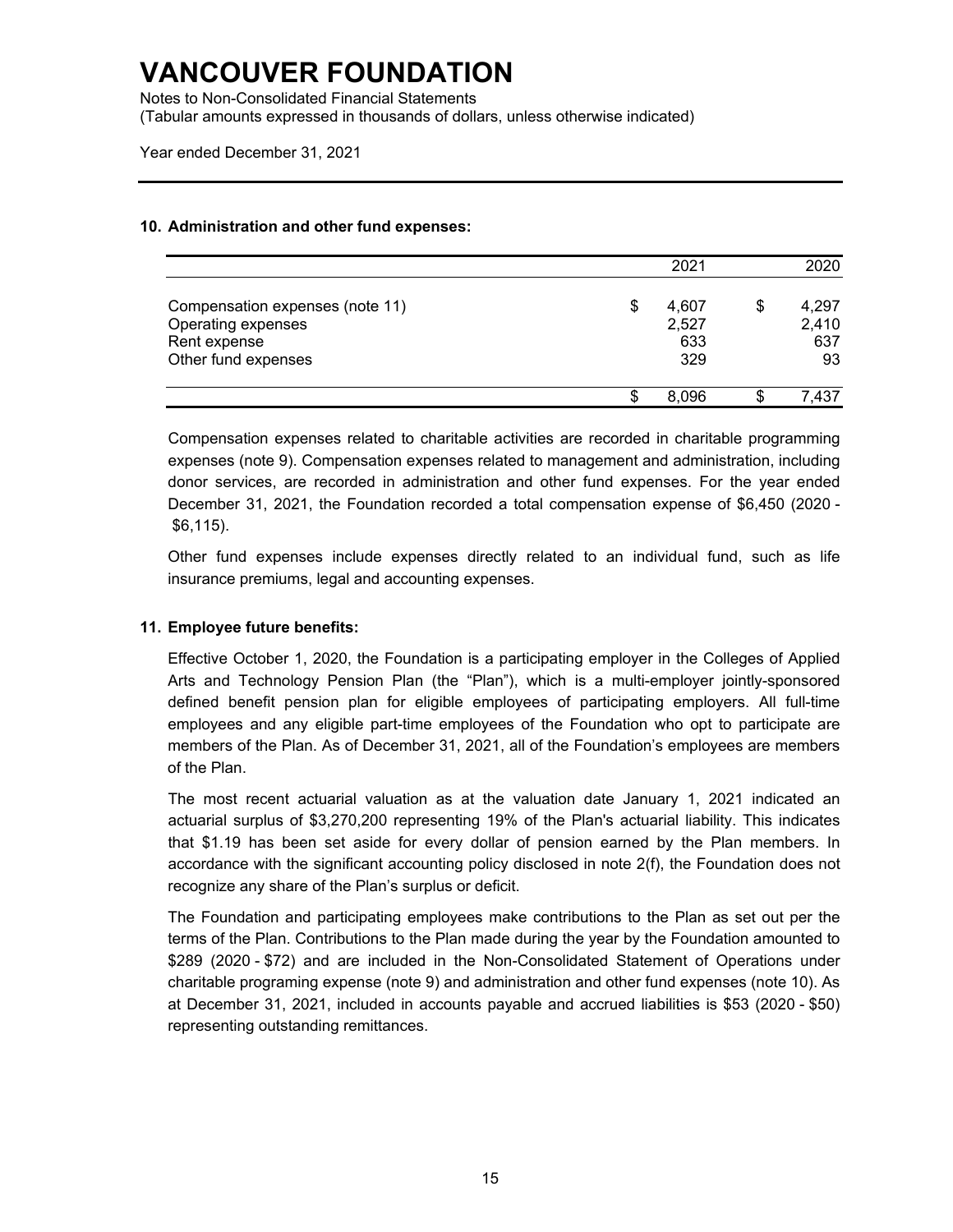Notes to Non-Consolidated Financial Statements (Tabular amounts expressed in thousands of dollars, unless otherwise indicated)

#### Year ended December 31, 2021

### **12. British Columbia Unclaimed Property Society:**

(a) A summary of the unaudited financial statements of the British Columbia Unclaimed Property Society as at December 31, 2021, with comparative information for 2020 is as follows:

| <b>Statement of Financial Position</b>           | 2021         | 2020         |
|--------------------------------------------------|--------------|--------------|
| Cash and cash equivalents<br>Accounts receivable | \$<br>6,904  | \$<br>6,398  |
| Prepaid expenses                                 | 6<br>13      | 7<br>13      |
| Investments                                      | 34,147       | 37,329       |
| Capital assets                                   | 9            | 6            |
|                                                  | \$<br>41,079 | \$<br>43,753 |
| Accounts payable and accrued liabilities         | \$<br>348    | \$<br>475    |
| Restricted funds:                                |              |              |
| Old unclaimed property funds (note 12(b))        | 312          | 335          |
| New unclaimed property funds                     | 38,640       | 41,502       |
| Unrestricted funds                               | 1,779        | 1,441        |
| <b>Total fund balances</b>                       | 40,731       | 43,278       |
|                                                  | \$<br>41,079 | \$<br>43,753 |
| <b>Statement of Operations and Fund Balances</b> | 2021         | 2020         |
| Receipts of unclaimed property                   | \$<br>4,061  | \$<br>4,839  |
| Investment income                                | 1,568        | 1,048        |
| Operating expenses (note 12(c))                  | (1,230)      | (1, 190)     |
| Distributions to claimants                       | (704)        | (1,015)      |
| Transfers to Vancouver Foundation (note 12(d))   | (6, 242)     | (6,979)      |
| Deficiency of revenue over expenses              | (2, 547)     | (3,297)      |
| Fund balances, beginning of year                 | 43,278       | 46,575       |
| Fund balances, end of year                       | \$<br>40,731 | \$<br>43,278 |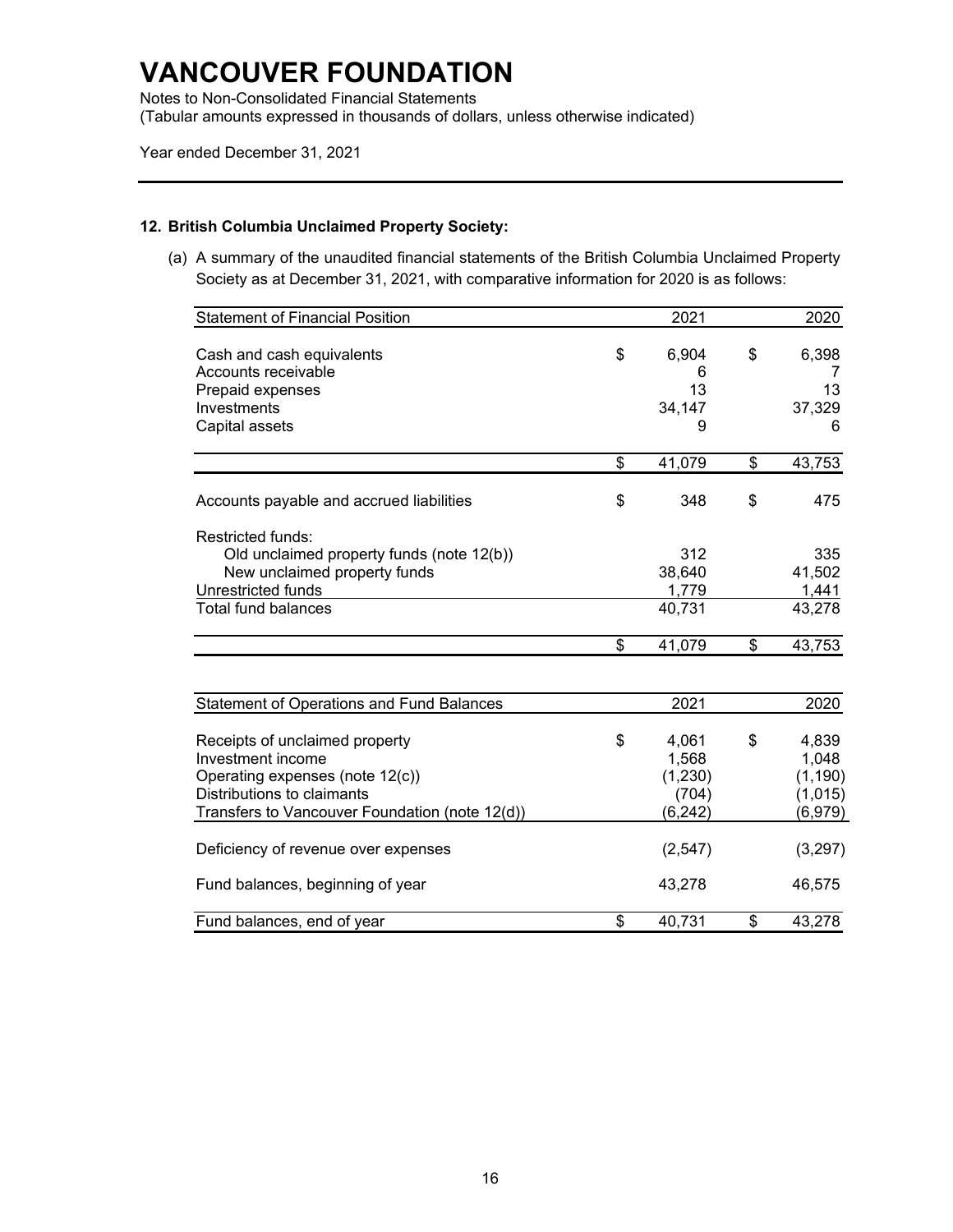Notes to Non-Consolidated Financial Statements (Tabular amounts expressed in thousands of dollars, unless otherwise indicated)

#### Year ended December 31, 2021

### **12. British Columbia Unclaimed Property Society:**

(a) (continued):

| <b>Statement of Cash Flows</b>                                                                                     | 2021                            | 2020                         |
|--------------------------------------------------------------------------------------------------------------------|---------------------------------|------------------------------|
| Deficiency of revenue over expense<br>Items not affecting cash<br>Net changes in non-cash working capital balances | \$<br>(2,547)<br>(531)<br>(126) | \$<br>(3,297)<br>(39)<br>414 |
| Cash flows from operating activities                                                                               | (3,204)                         | (2,922)                      |
| Cash flows from investing activities                                                                               | 3,710                           | 1,974                        |
| Increase (decrease) in cash and cash equivalents                                                                   | 506                             | (948)                        |
| Cash and cash equivalents, beginning of year                                                                       | 6,398                           | 7,346                        |
| Cash and cash equivalents, end of year                                                                             | \$<br>6.904                     | \$<br>6.398                  |

- (b) Pursuant to the Administration Agreement between the British Columbia Unclaimed Property Society (the "Society") and the Province of British Columbia, any pre-April 1, 2003 unclaimed funds that are unused, as at April 1, 2008, were to be returned to the Province of British Columbia if the agreement was not renewed. In 2008, the Province renewed the agreement for an indefinite term until either party gives one year's written notice to terminate the agreement. In 2020, the Society signed an amended and restated Administration Agreement for an initial term of five years, with automatic renewal of an indefinite number of five-year terms until either party gives one-year written notice to terminate the agreement. As at December 31, 2021, the balance of these unused funds is \$312 (2020 - \$335).
- (c) The Foundation subleases office space to the Society, in respect of which it charged the Society \$57 for the year ended December 31, 2021 (2020 - \$58).

In addition, the Society paid management services and support fees to the Foundation for financial, accounting, general management and other administrative services and expenses. The amount paid for such services and expensed for the year ended December 31, 2021 was \$14 (2020 - \$19).

(d) As provided for in the Administration Agreement, the Society committed to contribute from new unclaimed property funds held by it \$6,242 (2020 - \$6,979) to the Foundation for its charitable purposes. This amount was received in 2021 and recognized in contributions to the Restricted Fund.

In 2021, the Board of Directors of the Society approved an additional transfer of \$4,175 to the Foundation for its charitable purposes in 2022.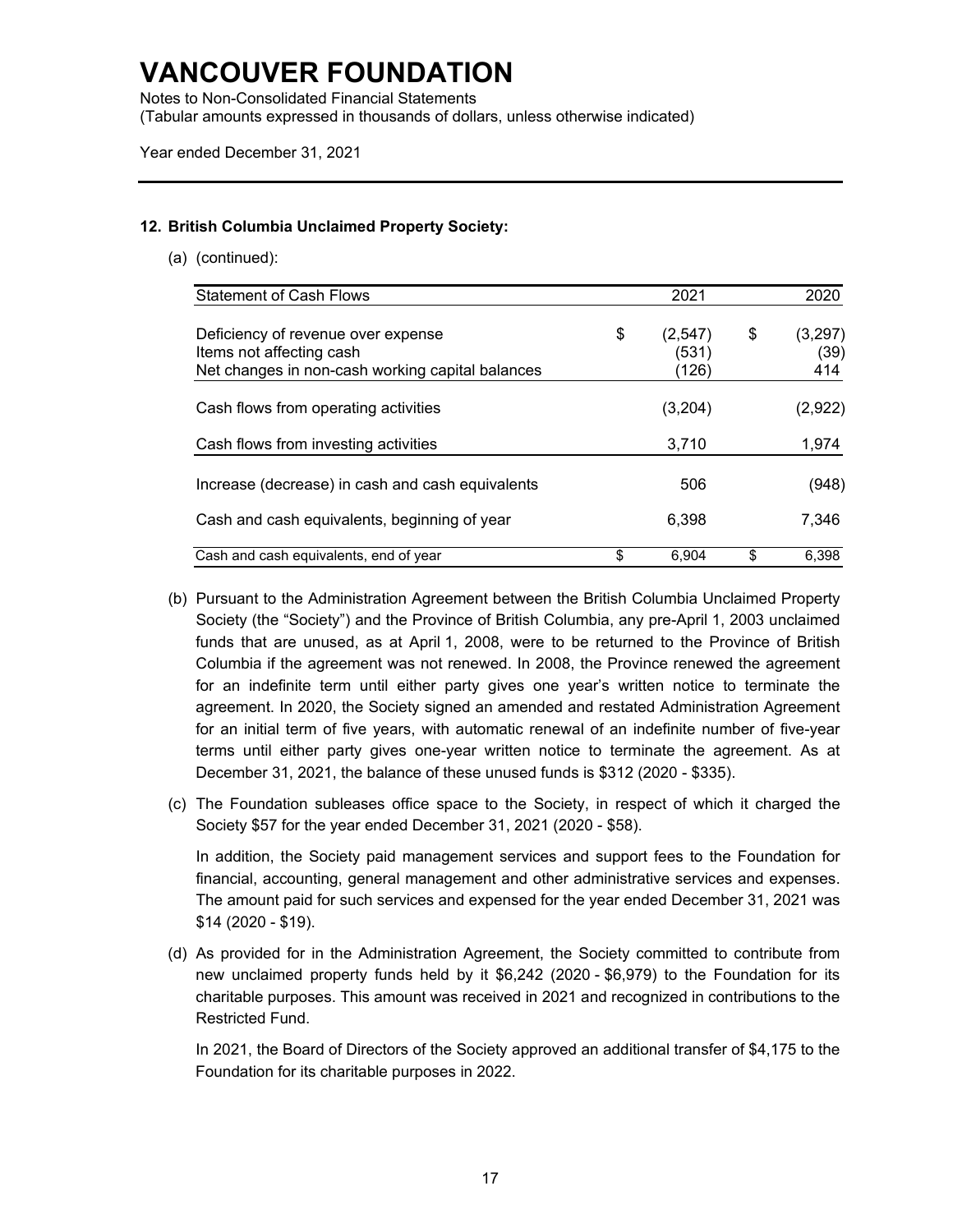Notes to Non-Consolidated Financial Statements (Tabular amounts expressed in thousands of dollars, unless otherwise indicated)

Year ended December 31, 2021

#### **13. Commitments:**

(a) The minimum future office lease payments to the end of the lease term which include basic annual rent and estimated operating costs are as follows:

| 2022<br>2023<br>2024<br>2025 | \$<br>726<br>737<br>741<br>185 |
|------------------------------|--------------------------------|
|                              | \$<br>2,389                    |

(b) The Foundation has entered into two contracts with vendors totaling \$203 related to administrative support and website development.

#### **14. Financial risk management:**

The Foundation invests its various funds according to an Investment Policy Statement approved by the Board. This Statement outlines the objectives, policies and processes relating to investment activities and applies to all investments of the Foundation. Investment Policy guidelines include the minimum and maximum amount of Canadian equities, global equities, fixed income, real estate, mortgages, multi-strategy funds, short-term investments and cash. This diversification across various asset classes is designed to decrease the volatility of portfolio returns. The Investment Committee and management regularly review the Foundation's investments to ensure that all activities adhere to the Investment Policy Statement.

The Board has overall responsibility for the establishment and oversight of the Foundation's risk management framework, including risks related to financial management of assets.

The Foundation has exposure to the following risks from its use of financial instruments:

(a) Credit risk:

Credit risk is the risk of financial loss to the Foundation if a counterparty to a financial instrument fails to meet its contractual obligations. The Foundation's investments in bonds, debentures and mortgages are subject to credit risk. The maximum exposure to credit risk on these instruments is their carrying value.

The Investment Policy of the Foundation mandates that the maximum credit exposure to bonds rated "BBB" or below by Dominion Bond Rating Service ("DBRS") is 25% of the fixed income portfolio and no fixed income security rated lower than "B (low)" can be purchased. Cash and short-term paper up to one year term maturity must have a DBRS credit rating of R-1.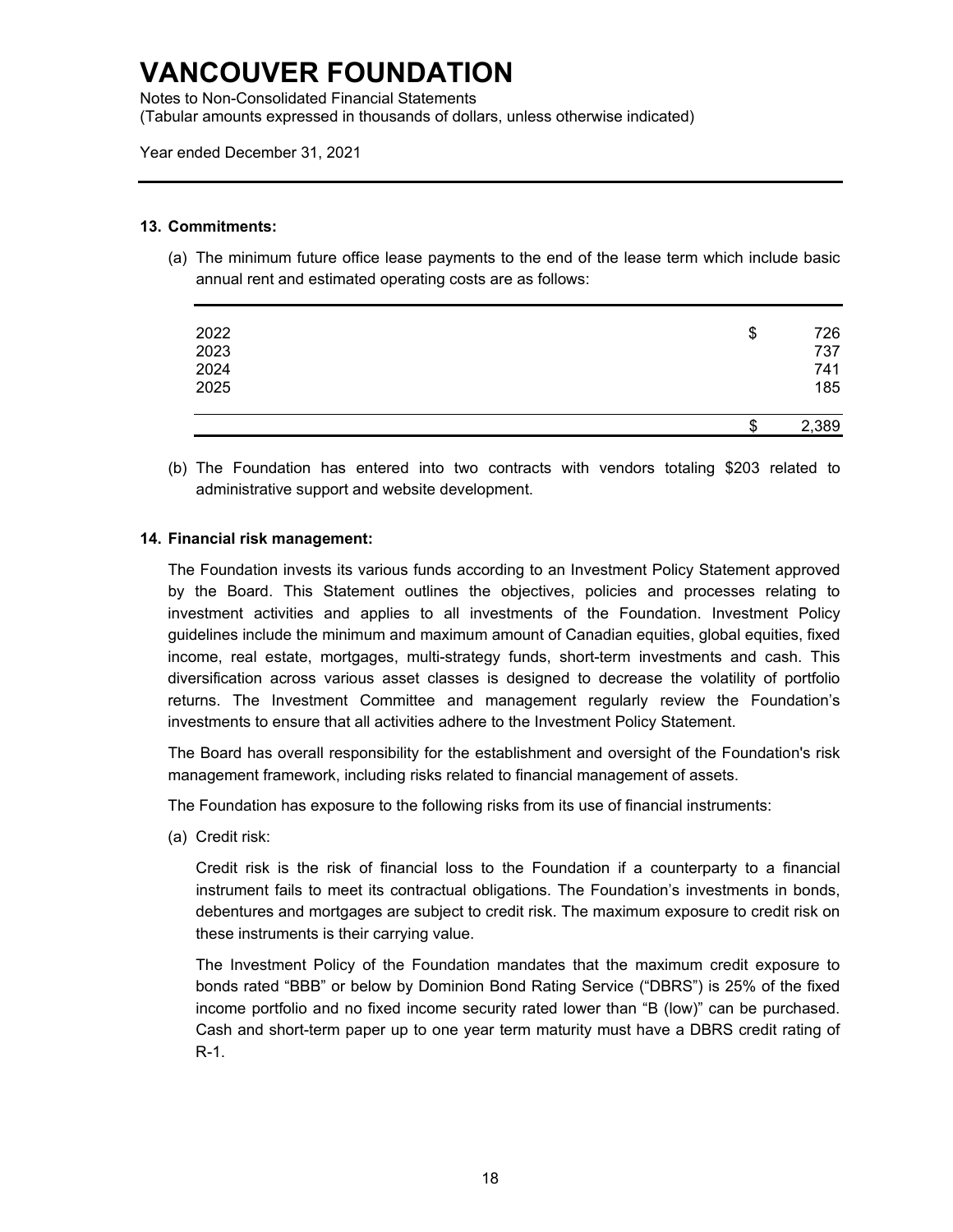Notes to Non-Consolidated Financial Statements (Tabular amounts expressed in thousands of dollars, unless otherwise indicated)

Year ended December 31, 2021

### **14. Financial risk management (continued):**

(a) Credit risk (continued):

The Foundation's credit exposures on its bonds and debentures held in its primary investment portfolios at December 31, 2021, with comparative information for 2020, is as follows:

|               |       | Percentage of the market value |  |  |  |
|---------------|-------|--------------------------------|--|--|--|
| Credit rating | 2021  | 2020                           |  |  |  |
| AAA           | 22.3% | 11.1%                          |  |  |  |
| AA            | 40.8% | 42.1%                          |  |  |  |
| A             | 21.3% | 24.5%                          |  |  |  |
| <b>BBB</b>    | 12.8% | 19.4%                          |  |  |  |
| Less than BBB | 2.8%  | 2.9%                           |  |  |  |

The Foundation is also exposed to credit risk through its investment in mortgages held in its primary investment portfolios with fair values totaling \$33,649 as at December 31, 2021 (2020 - \$33,219). The mortgage priority, loan-to-value ratio and concentration of the mortgage portfolio is regularly reviewed.

(b) Liquidity risk:

Liquidity risk is the risk that the Foundation will not be able to meet its financial obligations as they fall due. The majority of the Foundation's assets are investments traded in active markets that can be readily liquidated and therefore the Foundation's liquidity risk is considered minimal. In addition, the Foundation aims to retain a sufficient cash position to manage liquidity.

The Foundation's liquidity exposure of its primary investment portfolios at December 31, 2021, with comparative information for 2020, is as follows:

|                                                                                                                | Percentage of the market value     |                           |  |
|----------------------------------------------------------------------------------------------------------------|------------------------------------|---------------------------|--|
| Liquidity                                                                                                      | 2021                               |                           |  |
| Immediate liquidity (less than 1 month)<br>Moderate liquidity (1 to 6 months)<br>Illiquid (more than 6 months) | 82.7%<br>15.6%<br>1 7 <sub>%</sub> | 82.9%<br>15.9%<br>$1.2\%$ |  |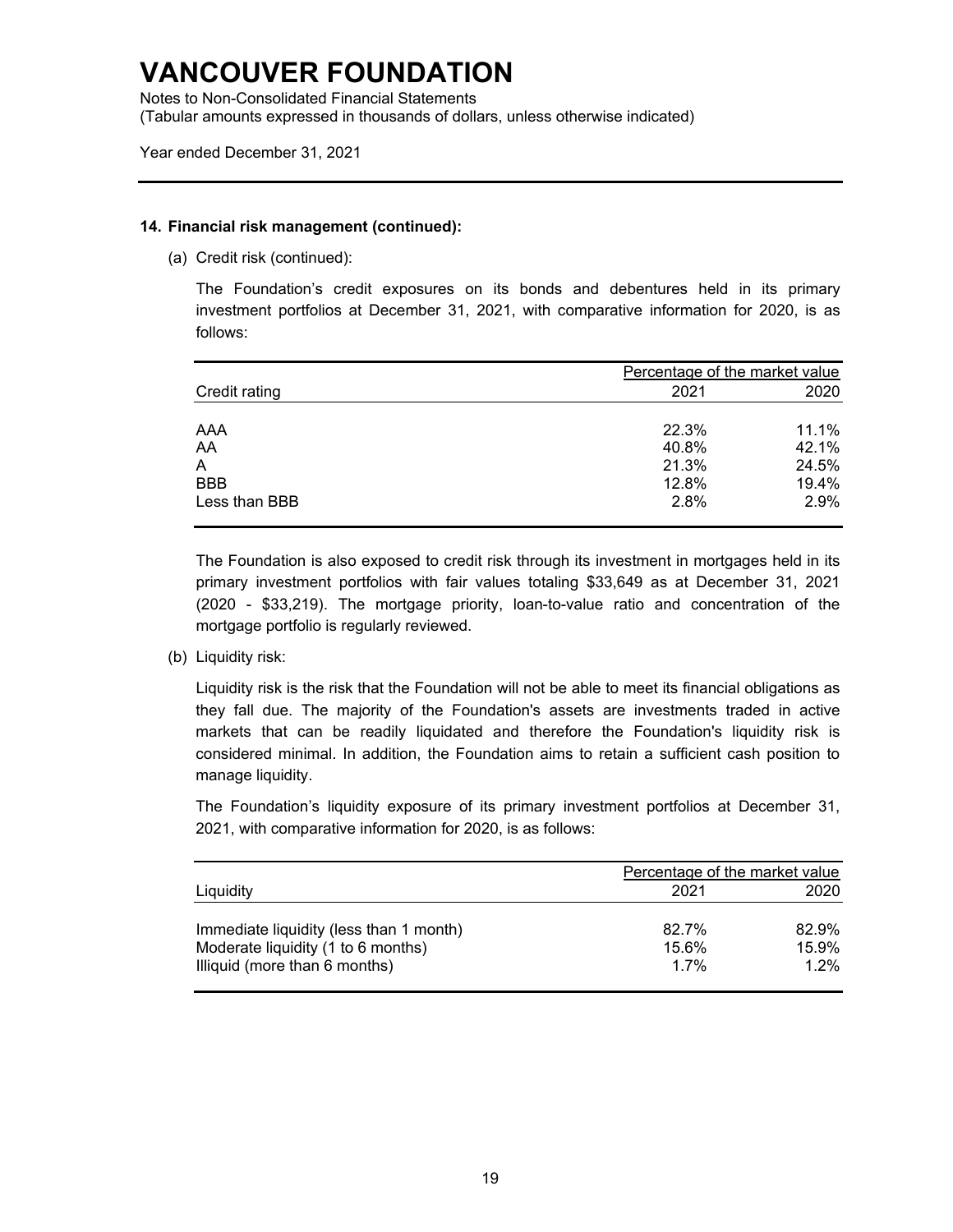Notes to Non-Consolidated Financial Statements (Tabular amounts expressed in thousands of dollars, unless otherwise indicated)

Year ended December 31, 2021

#### **14. Financial risk management (continued):**

(c) Market risk:

Market risk is the risk that the fair value or future cash flows of a financial instrument will fluctuate because of changes in market prices. Market risk comprises currency risk, interest rate risk and other price risk. The objective of market risk management is to manage and control market risk exposures within acceptable parameters, while maximizing the return.

(*i*) Currency risk:

Investments in foreign securities are exposed to currency risk due to fluctuations in foreign exchange rates.

The Foundation is exposed to currency risk on its foreign market common shares and convertible securities, its foreign market bonds and debentures, foreign real estate and its pooled funds which employ foreign currency derivative instruments, as the prices denominated in foreign currencies are converted to Canadian dollars in determining fair value. The objective of the Foundation's investment policy is to control currency risk by maintaining a geographically diversified portfolio. The bond portfolio is managed by an investment manager who is restricted as to the unhedged foreign currency component of the foreign bond investments.

The Foundation's currency exposure of its primary investment portfolios at December 31, 2021, with comparative information for 2020, is as follows:

|                       | Percentage of the market value |         |  |
|-----------------------|--------------------------------|---------|--|
| Currency              | 2021                           | 2020    |  |
| Canadian Dollar       | 54.7%                          | 49.4%   |  |
| <b>US Dollar</b>      | 27.1%                          | 25.8%   |  |
| Euro                  | 7.3%                           | 7.6%    |  |
| Japanese Yen          | 3.8%                           | 5.2%    |  |
| <b>Pound Sterling</b> | 3.5%                           | 3.3%    |  |
| Other                 | 3.6%                           | $8.7\%$ |  |
|                       |                                |         |  |

From time-to-time, the Foundation's external investment fund managers may hold balances in cash and cash equivalents denominated in non-Canadian currencies. The currency risk related to these balances is not significant.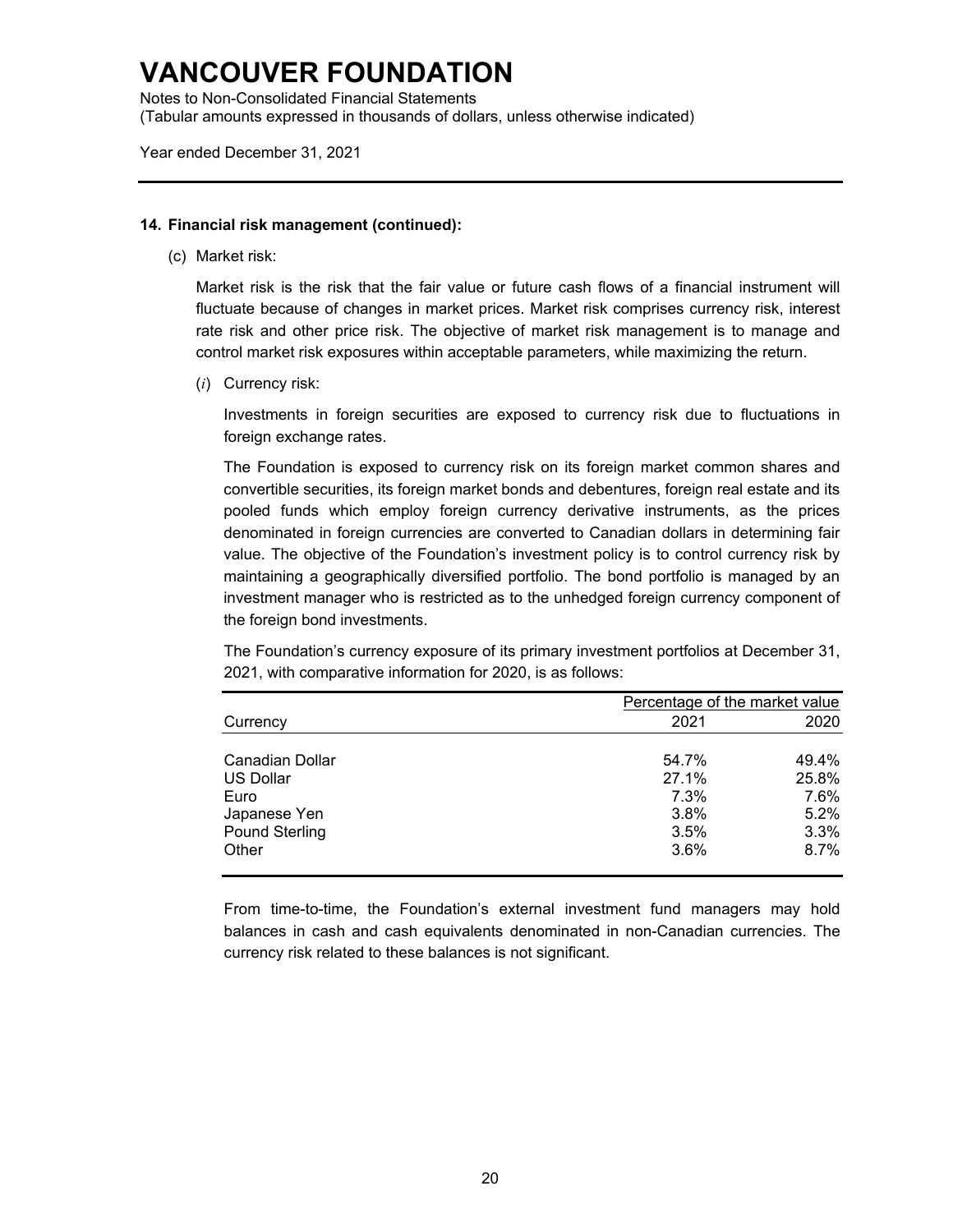Notes to Non-Consolidated Financial Statements (Tabular amounts expressed in thousands of dollars, unless otherwise indicated)

Year ended December 31, 2021

#### **14. Financial risk management (continued):**

- (c) Market risk (continued):
	- *(ii*) Interest rate risk:

Interest rate risk relates to the risk that changes in interest rates will affect the fair value or future cash flows of financial instruments held by the Foundation. The Foundation is invested in a number of fixed income instruments, individual bonds, pooled bond funds, as well as pooled mortgage funds.

Duration is the most common measure of the sensitivity of the price of a fixed income instrument to a change in interest rates. The Foundation's portfolio managers vary the duration of the fixed income holdings in their portfolios in order to accommodate possible changes in interest rate. At December 31, 2021, the average duration of Canadian fixed income held in the Foundation's primary investment portfolios was approximately 8 years (2020 - 8 years).

(*iii*) Other price risks:

Other price risk is the risk that the fair value or future cash flows of a financial instrument will fluctuate because of changes in market prices, other than those arising from interest rate risk or currency risk, whether those changes are caused by factors specific to the individual financial instrument or its issuer, or factors affecting all similar financial instruments traded in the market. Equity price risk is the risk that the fair value of equity financial instruments will fluctuate due to changes in market prices. The Foundation is exposed to equity price risk on its investments in common shares and convertible securities. The objective of the Foundation's investment policy is to manage equity price risk by maintaining a portfolio which is diversified across geographic and industry sectors. The performance of the Foundation's investments is monitored by measuring against a benchmark consisting of relative weightings of various stock indices.

The Foundation's equity risk in its primary investment portfolios, excluding multi-strategy funds, at December 31, 2021, with comparative information for 2020, is diversified across the following geographies and industry sectors:

|                                 | Percentage of the market value |       |  |
|---------------------------------|--------------------------------|-------|--|
| Geography                       | 2021                           | 2020  |  |
| Canada                          | 38.1%                          | 34.6% |  |
| <b>United States of America</b> | 28.1%                          | 25.5% |  |
| Europe                          | 12.0%                          | 13.5% |  |
| Emerging market                 | 7.4%                           | 10.3% |  |
| Japan                           | 6.3%                           | 8.6%  |  |
| Other                           | 8.1%                           | 7.5%  |  |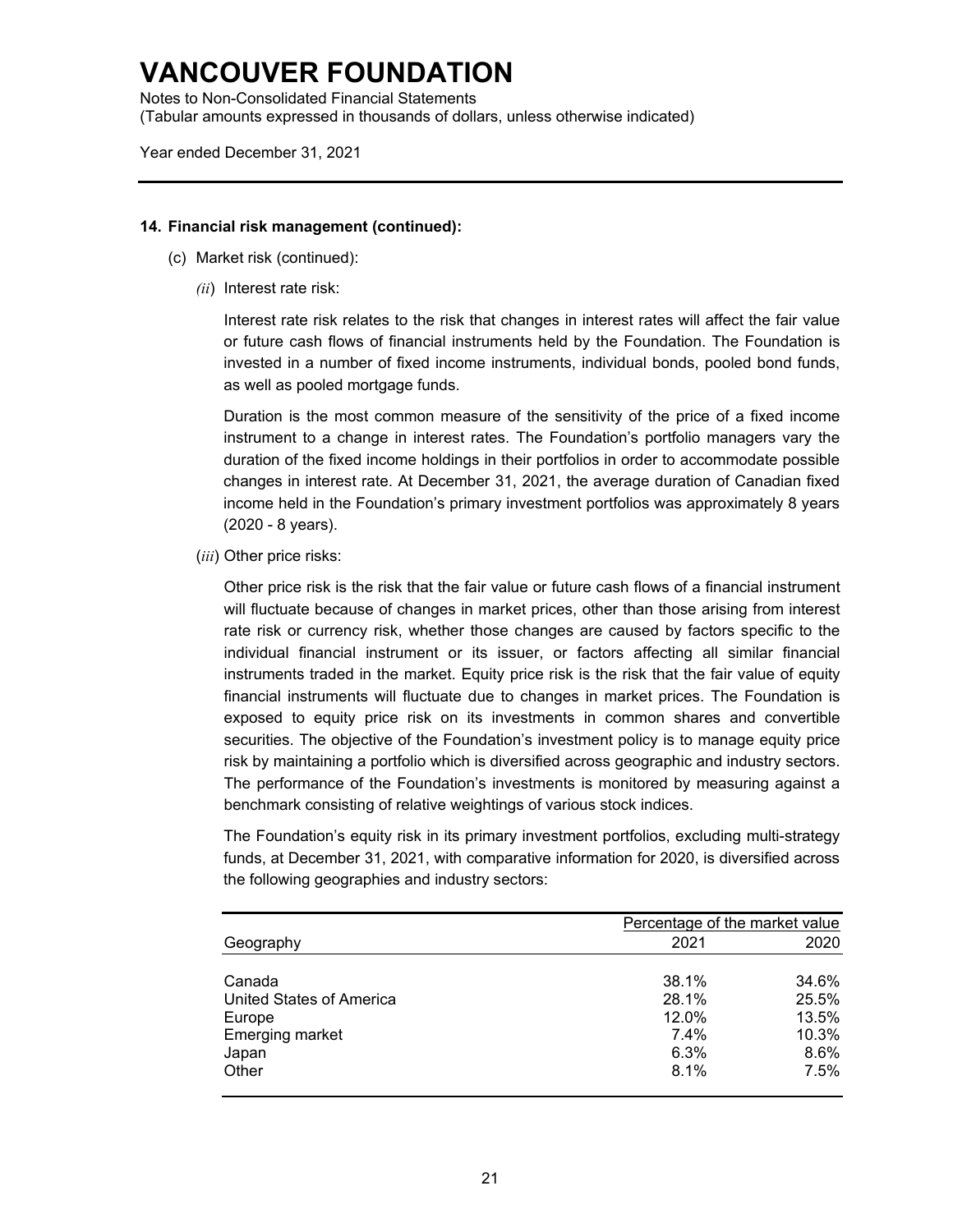Notes to Non-Consolidated Financial Statements (Tabular amounts expressed in thousands of dollars, unless otherwise indicated)

Year ended December 31, 2021

#### **14. Financial risk management (continued):**

- (c) Market risk (continued):
	- (*iii*) Other price risks (continued):

|                               |       | Percentage of the market value |  |  |
|-------------------------------|-------|--------------------------------|--|--|
| Sector                        | 2021  | 2020                           |  |  |
| Industrials                   | 19.8% | 17.3%                          |  |  |
| Consumer                      | 18.9% | 22.0%                          |  |  |
| Financials                    | 17.8% | 15.9%                          |  |  |
| Information technology        | 14.6% | 14.0%                          |  |  |
| <b>Communication services</b> | 9.4%  | $9.0\%$                        |  |  |
| Health care                   | 8.1%  | 10.0%                          |  |  |
| Other                         | 11.4% | 11.8%                          |  |  |

Valuation risk:

Valuation risk is specific to appraisal-based assets such as real estate. The Foundation is exposed to valuation risk through its real estate investments in its primary investment portfolios with fair values totalling \$128,336 as at December 31, 2021 (2020 - \$105,256). Properties within these funds are regularly reviewed, at least once a year, by an approved appraiser and valuations are updated accordingly.

### **15. Capital management:**

The Foundation invests in accordance with the Vancouver Foundation Act (the "Act").

Prior to 2008, the Act required that capital of permanently endowed funds be maintained in perpetuity. In 2008, the Act was revised to allow the Foundation to make distributions of up to 7% of the original contributed capital to the fund as determined at 2008, subject to the Board's approval. There were no distributions of capital of permanently endowed funds subject to Board approval in 2021 or 2020.